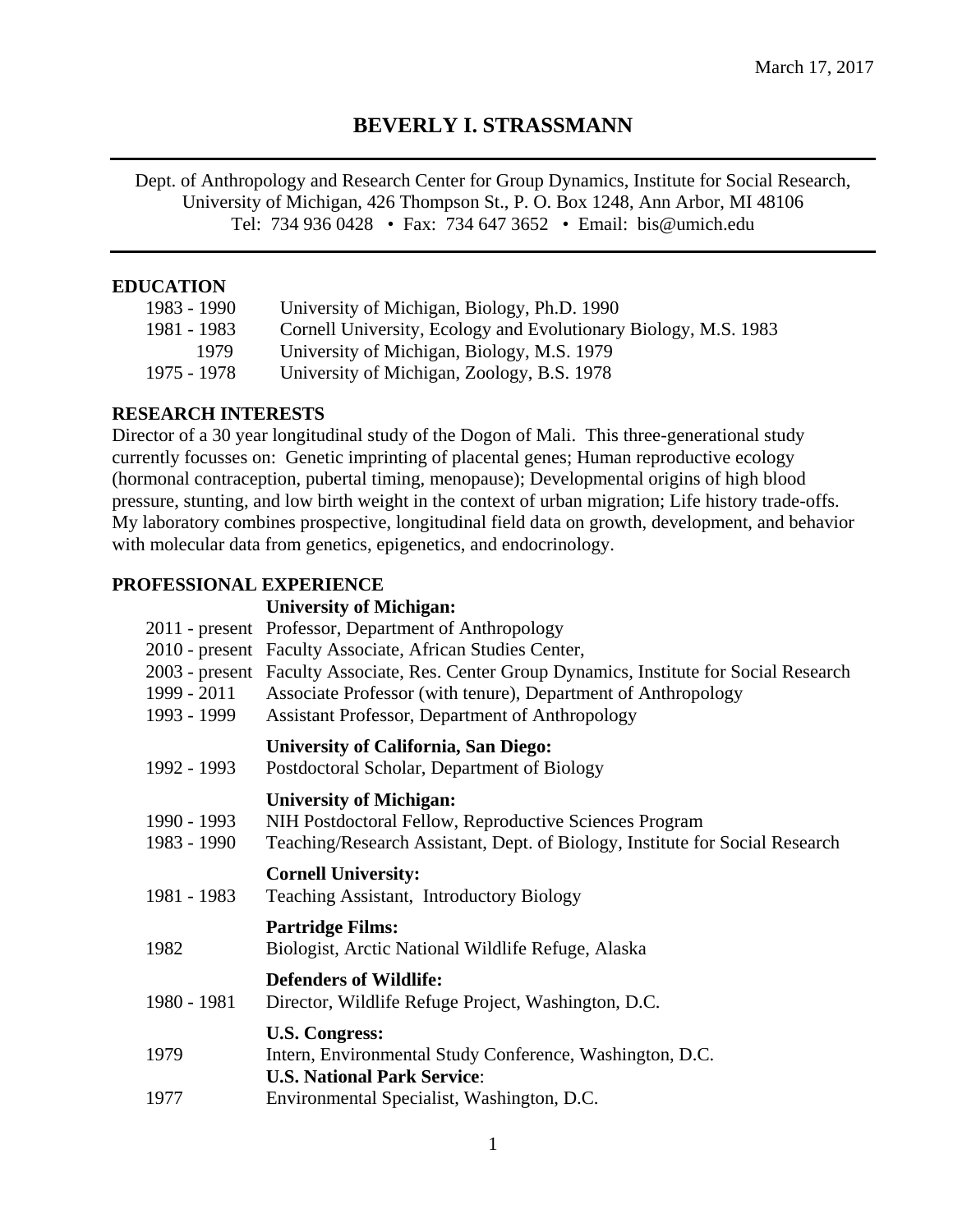# **AWARDS AND FELLOWSHIPS**

| $2000 - 2001$ | American Philosophical Society Sabbatical Fellowship                 |  |
|---------------|----------------------------------------------------------------------|--|
| 1998          | Excellence in Research Award, College of LSA, University of Michigan |  |
| 1989 - 1990   | Rackham Predoctoral Fellowship, University of Michigan               |  |
| 1987          | Donald Tinkle Museum of Zoology Scholarship, University of Michigan  |  |
| 1986          | Museum of Zoology Walker Scholarship, University of Michigan         |  |
| 1984          | Center for the Continuing Education of Women Scholarship             |  |

# **GRANTS**

|             | <b>External Funding</b> | (as Principal Investigator)                                                                                                                                                            |
|-------------|-------------------------|----------------------------------------------------------------------------------------------------------------------------------------------------------------------------------------|
| 2016 - 2021 |                         | NIH R01 Effect of the Placental Epigenome on Stunting in a Longitudinal<br>African Cohort. \$3,019,224                                                                                 |
|             | 2014 - 2017             | John Templeton Foundation. Imprinting in Human Placentas: The<br>Intergenerational Transmission of Health. \$1,254,185                                                                 |
|             | 2014 - 2017             | NIH 1 R21 HD077465-01A1 A longitudinal study of stunting and growth<br>modulating genes in human placentas. \$426,823                                                                  |
|             | 2014 - 2017             | NSF BCS 1354814. Social Context, Life History, and the Biology of Human<br>Development. \$198,891                                                                                      |
|             | 2010 - 2014             | NSF BCS 1029056. Life history across two generations in the<br>Dogon of Mali: A prospective cohort study. \$204,746                                                                    |
|             | 2010 - 2012             | NIH 09-PAF00653. Evolution and Human Reproduction: A longitudinal<br>study of the Dogon of Mali. \$89,959                                                                              |
|             | 2007                    | LSB Leakey Foundation, Life History, Menopause, and Grandmothering in the<br>Dogon of Mali. \$21,340                                                                                   |
|             | 2005                    | NSF BCS 0509019, Collaborative Research on the Genetic Effects of<br>Culture: Y chromosome DNA, mtDNA, and Patrilineal Kinship in the Dogon<br>of Mali (with Michael Hammer). \$88,000 |
|             | 2001                    | NSF REU Supplement. \$3,300                                                                                                                                                            |
| 1998 - 2001 |                         | NSF SBR-9727229, "Polygyny as a Predictor of Child Mortality," funded by<br>Physical & Cultural Anthropology and International Programs (Africa).<br>\$167,155                         |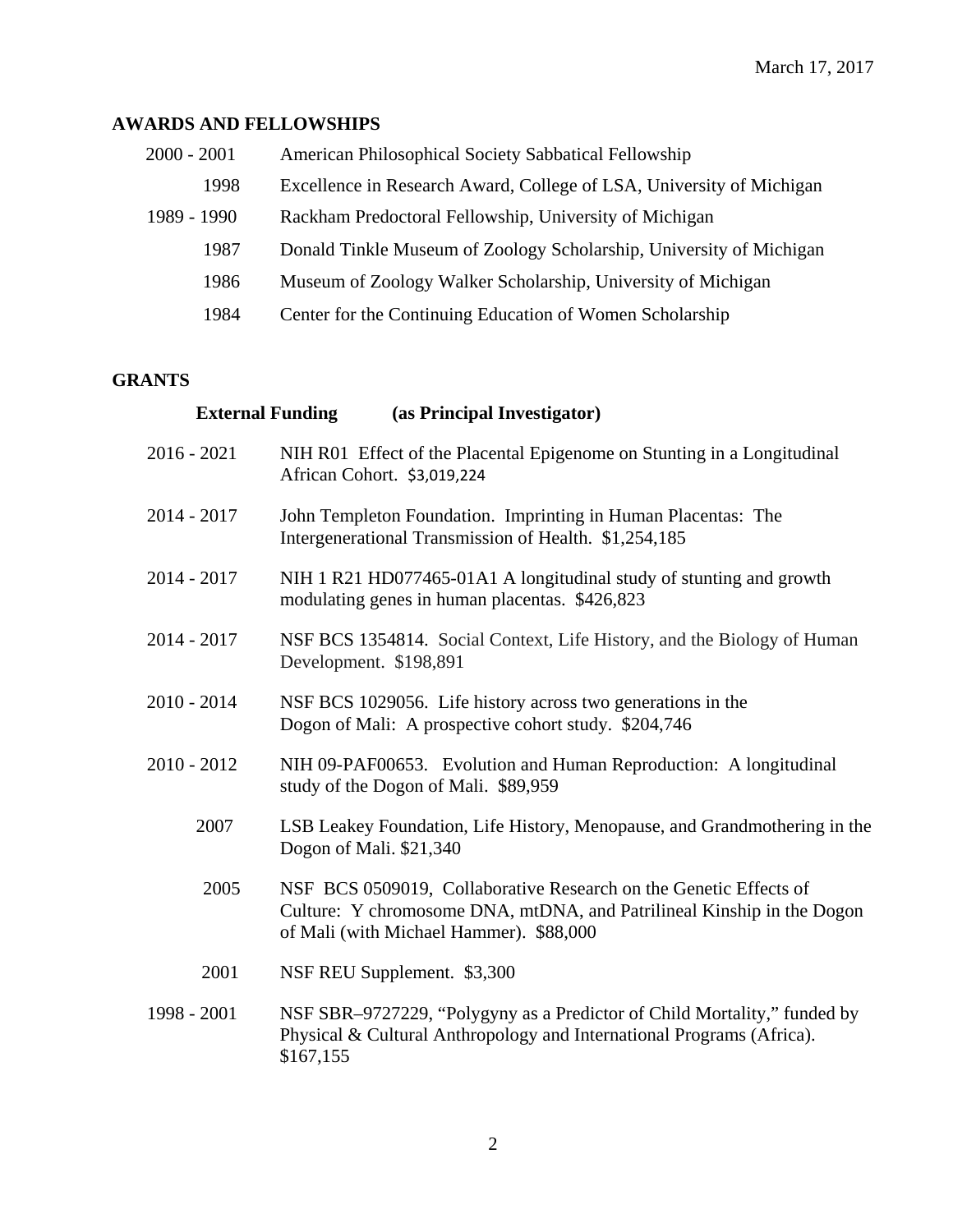| 1991 - 1993 | NIH NICHHD National Research Service Award (HD 07480-02), "The<br>Reproductive Endocrinology of the Dogon." \$44,300                          |  |  |
|-------------|-----------------------------------------------------------------------------------------------------------------------------------------------|--|--|
| 1988        | American Embassy, Bamako, Grant for village "self-help" project: "A Small<br>Dam and Dike to Improve Onion Production at Amakonyon." \$10,000 |  |  |
| 1988        | LSB Leakey Foundation Grant. \$4,000                                                                                                          |  |  |
| 1986        | NSF Doctoral Dissertation Improvement Grant (BNS-8612291). \$9,800                                                                            |  |  |
| 1985        | LSB Leakey Foundation Grant. \$4,000                                                                                                          |  |  |
| 1985        | $Sigma Xi.$ \$500                                                                                                                             |  |  |
| 1982        | $Sigma Xi.$ \$500                                                                                                                             |  |  |

# **University of Michigan Funding**

| 2014            | Large Course Initiative Grant, CRLT                                 |  |  |
|-----------------|---------------------------------------------------------------------|--|--|
| 2013            | Investigating Student Learning Grant, CRLT (w/ Prof. Ann Jeffers)   |  |  |
| 2012            | Award from Elizabeth Caroline Crosby Fund & Rackham Graduate School |  |  |
| 2010, 2011      | Scholarly Activities Leave, Topping Off Award                       |  |  |
| 2005            | <b>Spring/Summer Faculty Research Grant</b>                         |  |  |
| 2003            | Dept. of Anthropology                                               |  |  |
| 2003            | Faculty Assistance Fund, College of LSA                             |  |  |
| 2002            | <b>Spring/Summer Faculty Research Grant</b>                         |  |  |
| 1999            | Undergraduate Research Opportunities Program                        |  |  |
| 1990            | Dept. of Biology Summer Stipend                                     |  |  |
| 1986-1988, 1990 | Evolution and Human Behavior Program, Research Stipend              |  |  |
| 1989            | Dept. of Biology Block Grant, Univ. of Michigan                     |  |  |
| 1986            | Rackham Dissertation Grant, Univ. of Michigan                       |  |  |
| 1985            | Dept. of Biology Block Grant, Univ. of Michigan                     |  |  |
| 1984            | Dept. of Biology Block Grant, Univ. of Michigan                     |  |  |
| 1983            | Dept. of Biology Block Grant, Univ. of Michigan                     |  |  |

## **FOREIGN LANGUAGES**

Fluent in French (5+ years residence in francophone countries, 4 grad. courses in French lit.) Fluent in Dogon (Spoken at field site in Mali, West Africa) Other languages: German; Romansch (basic comprehension and speaking)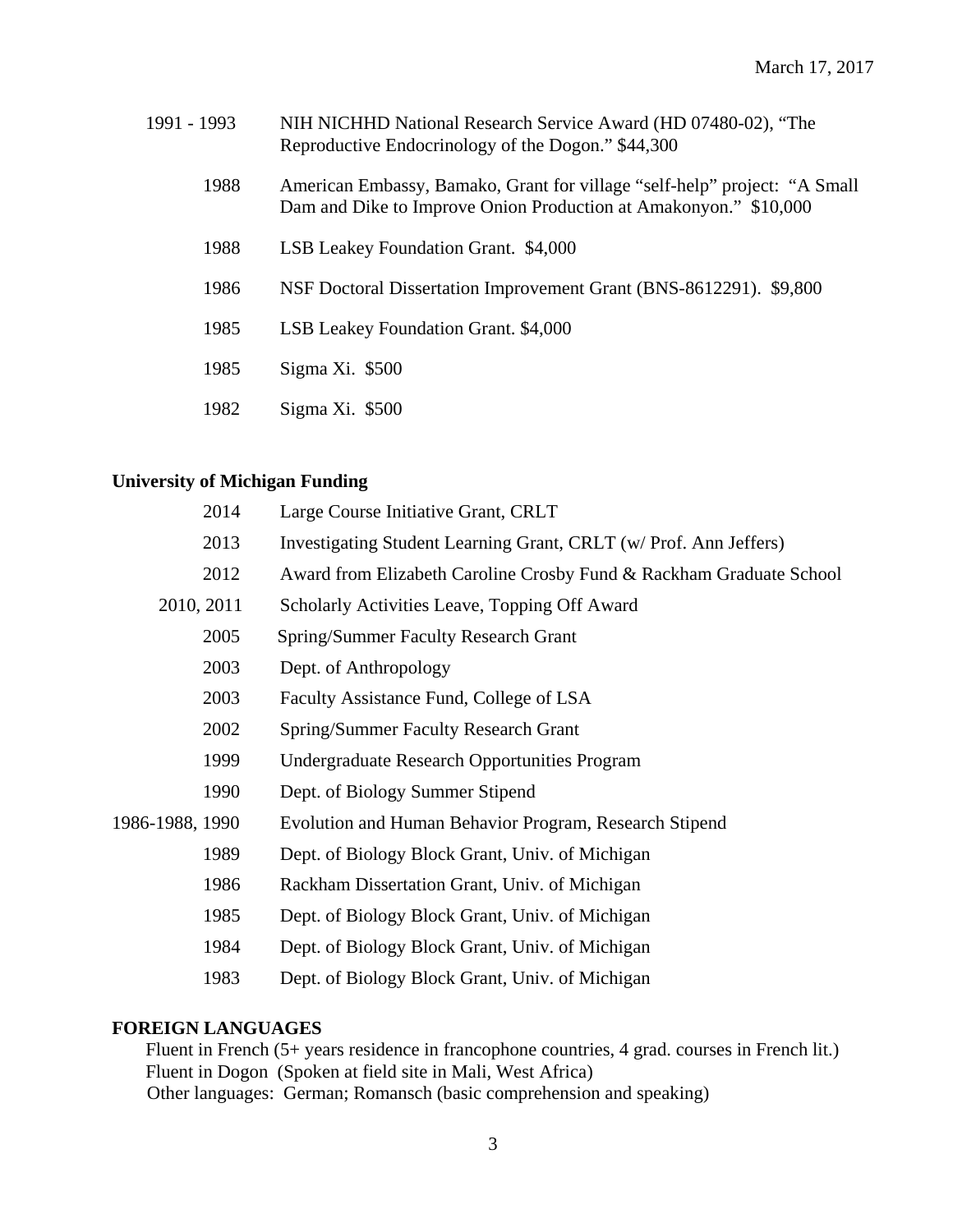#### **FIELD EXPERIENCE**

#### 1984 – present

Director of a longitudinal field study of human biology among the Dogon of Mali, West Africa. I initiated this research project in 1984 (first pilot trip) and have conducted a total of 44 months of fieldwork at my study site. In addition to my own fieldwork, I have trained 18 undergraduate and graduate students in quantitative field methods, an overseas educational experience totaling 63 student-months. Claudius Vincenz contributed 13 months of fieldwork from 2010 to 2015. The combined activity is over ten person-years of field research and training. Moreover, since 2012, I have directed a Malian team of 11 researchers who are collecting data in the villages, three hospitals, and the capital of Bamako.

1975, 1976, 1978:

Summer courses in the geological and biological sciences at two University of Michigan field schools: Camp Davis, Wyoming, and the University of Michigan Biological Station, Pellston, Michigan.

## **DOCUMENTARY FILMS**

**Stunting: The Science of Global Health.** In prep (filming complete). 45 min. (My roles: Director, Cinematographer, Editor). Funded by the John Templeton Foundation (about the scientific quest to stop stunting).

**The Last Wilderness: Journey to the Western Arctic Reserve.** 51 min (My roles: Producer, Director, Cinematographer, Principal Editor) © 2009 (about the Iñupiat people and wildlife that depend on the wilderness of the National Petroleum Reserve in Alaska).

## **PUBLICATIONS (Peer Reviewed)**

**Strassmann, B. I**. (In prep.) Women of the Cliff. Harvard University Press.

- Dadkhah, A., Z. Jugonu Dolo, M. Clark, C. Vincenz, K. Sheddon, & B. I. **Strassmann.**  Longitudinal Effects of rural to urban migration on blood pressure in Mali.
- **Strassmann, B. I.,** Smith, C., & C. Vincenz. In prep. Body size not puberty is the major cause of adolescent increases in blood pressure in boys and girls.
- Smith, C., B. Gillespie, G. Kolonic, C. Vincenz, **Strassmann, B. I.** In prep. Early growth drives age at puberty in boys.
- Klinger, M. R. & **B. I. Strassmann.** In prep. Effect of birth seasonality on stature: A longitudinal study of the Dogon of Mali.
- **Strassmann, B.I.** Arslanian, K., Chima, M., Wexler, J., Friedman, A., Freeman, H. Atwood, B., Yousuf, C. Submitted 2016 (under revision). Oral contraceptives cause evolutionarily novel increases in hormone exposure: a risk factor for breast cancer. *Evol. Med. Public Health.*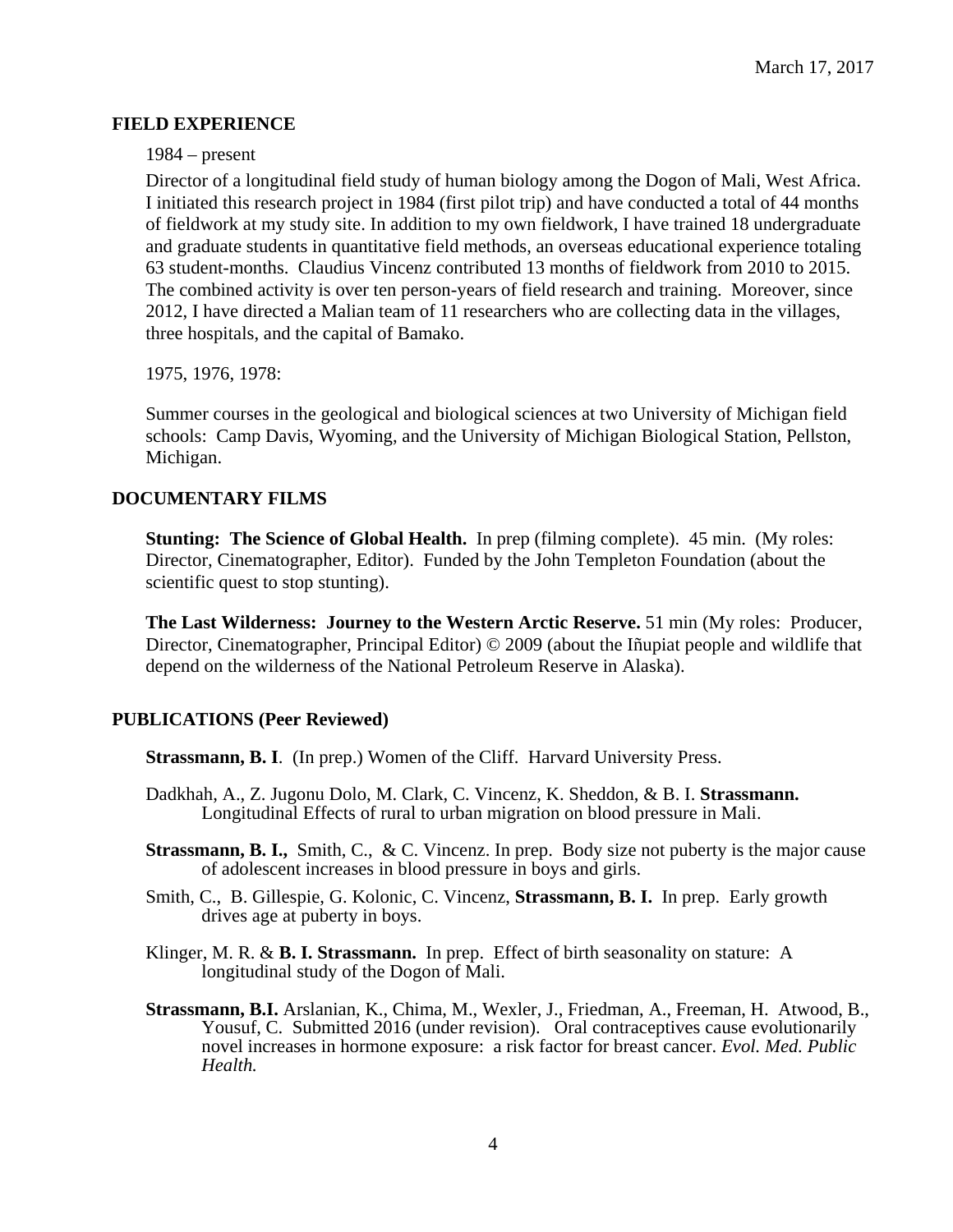- Campbell, C. & **B. I. Strassmann.** 2016.The blemishes of modern society: Acne prevalence in the Dogon of Mali. *Evol. Med. Public Health* 1:325-337.
- Strassmann, B. I. & N. Kurapati. 2016. What explains patrilineal cooperation? *Current Anthropology* 57(13): S118-S130.
- Jeffers, A. A., P. A. Beata, **B. I. Strassmann**. 2015. Qualitative assessment of the learning outcomes of an international service learning project in civil engineering. International Journal for Service Learning in Engineering 10:38-58.
- Jeffers, A. A., P. A. Beata, **B. I. Strassmann**. 2014. A Qualitative study to assess the learning outcomes of a civil engineering service learning project in Bolivia. Proceedings of the American Society of Engineering Education.
- **Strassmann, B.I.** 2014. Loss of estrus. In: Encyclopedia of Human Evolution. Wiley- Blackwell, Hoboken, New Jersey.
- **Strassmann, B. I.** 2013. Concealed ovulation in humans: Further evidence. Foundations of Human Behavioral Evolution in the Works of R. D. Alexander. Pages 139 – 151 In: Summers, K. and Crespi, B., eds. Oxford University Press.
- **Strassmann, B. I.**, Kurapati, N. T., Hug, B. F. Burke, E. E., Gillespie, B. W. Karafet, T. M. and Hammer, M. F. 2012. Religion as a means to assure paternity. *PNAS* 109:9781-9785.
- **Strassmann, B. I.** 2011. Cooperation and competition in a cliff-dwelling people. *PNAS* 108:10894-10901.
- **Strassmann, B. I.** 2011. Cooperation and Competition in a cliff-dwelling people. In the Light of Evolution: V. Cooperation and Conflict, pp. 303-324. Strassmann, J.E., Queller, D.C., Avise, J.C. & Ayala, F.J. (eds). The National Academies Press, Washington DC. 449 pp.
- **Strassmann, B. I., & Garrard, W. M. 2011. Alternatives to the grandmother hypothesis: A** meta-analysis of the association between grandparental survival and grandchild survival in patrilineal populations. *Human Nature* 22:201-222.
- Abott, P. et al. (many co-authors). 2011. Inclusive fitness theory and eusociality. *Nature* 471. E1–E4 (24 March 2011), published online.
- **Strassmann, B. I.** and N. Kurapati. 2010. Are humans cooperative breeders? Most studies of natural fertility populations do not support the grandmother hypothesis. Commentary. *Behavioral and Brain Sciences.* 33:35-39.
- Cox, M. P., Mendez, F. L., Karafet, T. M., Pilkington, M. M., Kingan, S. B., Destro-Bisol, G., **Strassmann, B. I.,** Hammer, M. F. 2008. Testing for archaic Hominin admixture on the X chromosome: Model likelihoods for the modern human RRM2P4 region from summaries of genealogical topology under the structured coalescent. *Genetics* 178: 427- 437.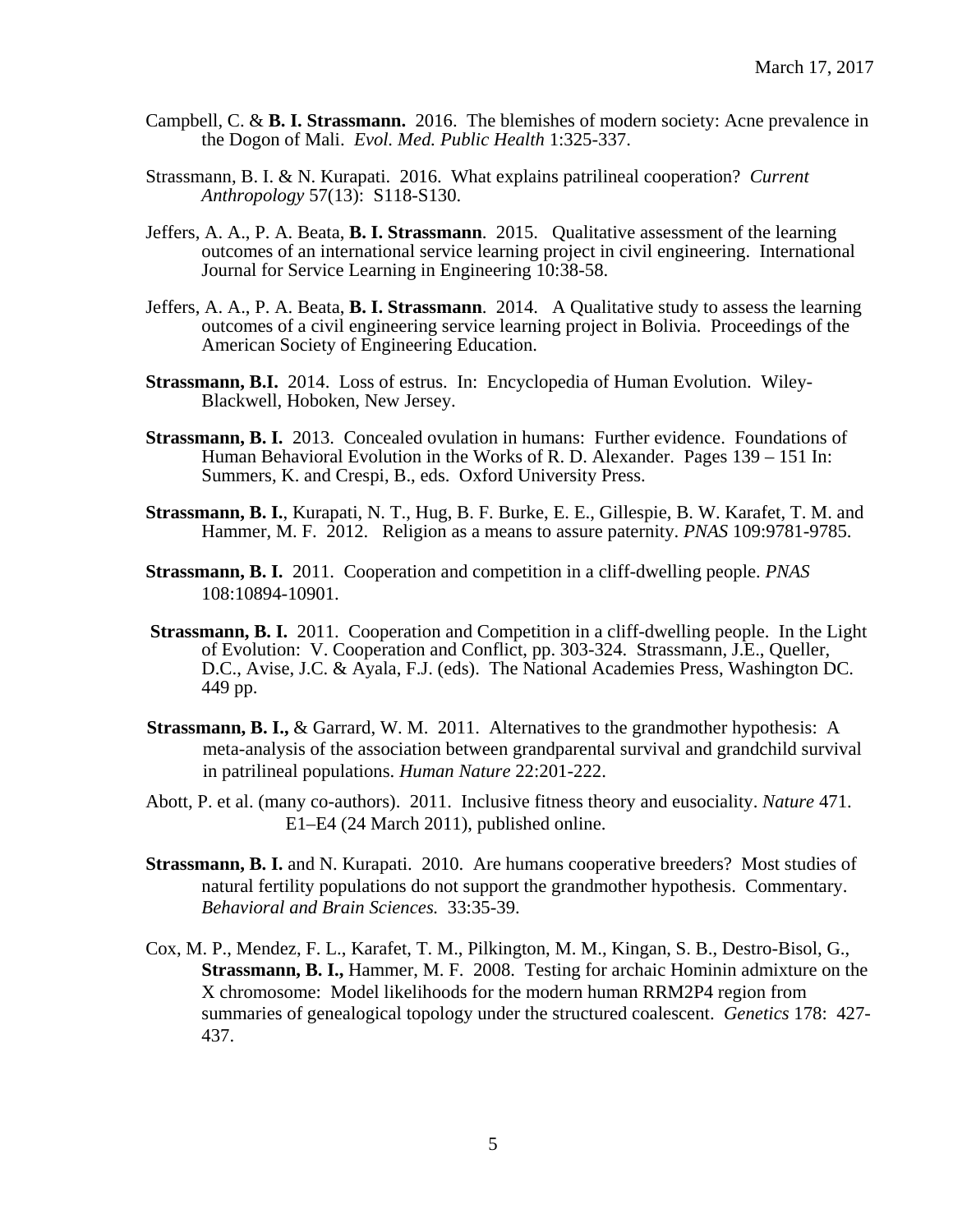- **Strassmann, B. I.** and R. Mace. 2008. Perspectives on human health and disease from evolutionary and behavioral ecology. In: *Evolution in Health and Disease*, 2<sup>nd</sup> Ed., pp. 109-121. S. Stearns, ed. Oxford: Oxford University Press.
- Pilkington, M. M., Wilder, J. A., Mendez, F. L., Cox, M. P., Woerner, A., Angui, T., Kingan, S., Mobasher, Z., Batini, C., Destro-Bisol, G., Soodyall, H., **Strassmann, B. I.,** Hammer, M. F. 2007. Contrasting signatures of population growth for mitochondrial DNA and Y chromosomes among human populations in Africa. *Mol. Biol. Evol*. 25(3):517-525.
- Garrigan, D., Mobasher, Z., Kingan, S. B. Pilkingham, M. M., Wilder, J. A., Cox, M. P., Soodyall, H., **Strassmann, B.I**., Destro Bisol, G., de Knijff, P., Novelletto, A., Friedlaender, J., Hammer, M. F. 2007. Inferring human population sizes, divergence times and rates of gene flow from mitochondrial, X and Y chromosome resequencing data. *Genetics* 177: 2195-2207.
- Nepomnaschy, P. A., McConnell, D. S., Welch, K. B., Low, B.S., **Strassmann, B. I**., England, B. G.. Cortisol levels and very early pregnancy loss in humans. 2006. *PNAS* 103:3938- 3942.
- Wood, T., Stover, D. A., Ehret, C., Destro-Bisol, G., Spedini, G., McLeod, H., Louie, L., Bamshad, M., **Strassmann, B. I**., Soodyall, H., M. F. Hammer. 2005. Contrasting patterns of Y chromosome and mtDNA variation in Africa: evidence for sex-biased demographic processes. *European. J. Human Genetics* 13:867-876.
- Nepomnaschy, P., Welch, K.B., McConnell, D., **Strassmann, B.I,** and B. England. 2004. Stress and female reproductive function: daily variations in cortisol, gonadotrophins, and gonadal steroids in a rural Mayan population. *Am. J. Human Biol.* 16:533-543.
- Plate, D., **B. I. Strassmann**, M. Wilson. 2004.Water sources are associated with childhood diarrhoea prevalence in rural east-central, Mali. *Tropical Medicine and International Health 9:416-425.*
- **Strassmann, B. I.** and B. Gillespie. 2003. How to measure reproductive success? *American Journal of Human Biology* 15:1-9.
- **Strassmann, B. I.** 2003. Social Monogamy in a Human Society: Marriage and Reproductive Success among the Dogon. In: *Monogamy: Mating Strategies and Partnerships in Birds, Mammals, and Humans,* pp. 177-189. Ulrich Reichard and C. Boesch, eds. Cambridge University Press, Cambridge.
- Eaton, S. B., **Strassmann, B. I**., Nesse, R. M., Neel, J. V., Ewald, P. W., Williams, G. C., Weder, A. B., Eaton, S. B. III, Lindeberg, S., Konner, M. J., Mysterud, I., Cordain, L. 2002. Evolutionary health promotion. *Preventive Medicine* 34:109-118.
- **Strassmann, B. I.** and B. Gillespie. 2002. Life history theory, female fertility, and reproductive success in humans. *Proc. Royal Soc. Lond., Series B* (*Biological Sciences*) 269:553-562.
- **Strassmann, B. I**. 2002. Human reproductive physiology. In: *Encyclopedia of Evolution*, pp. 1999-2001, M. Pagel (ed.). New York: Oxford University Press.
- **Strassmann, B. I.** 2000. Polygyny, family structure, and child mortality: a prospective study among the Dogon of Mali. In*: Adaptation and Human Behavior: An*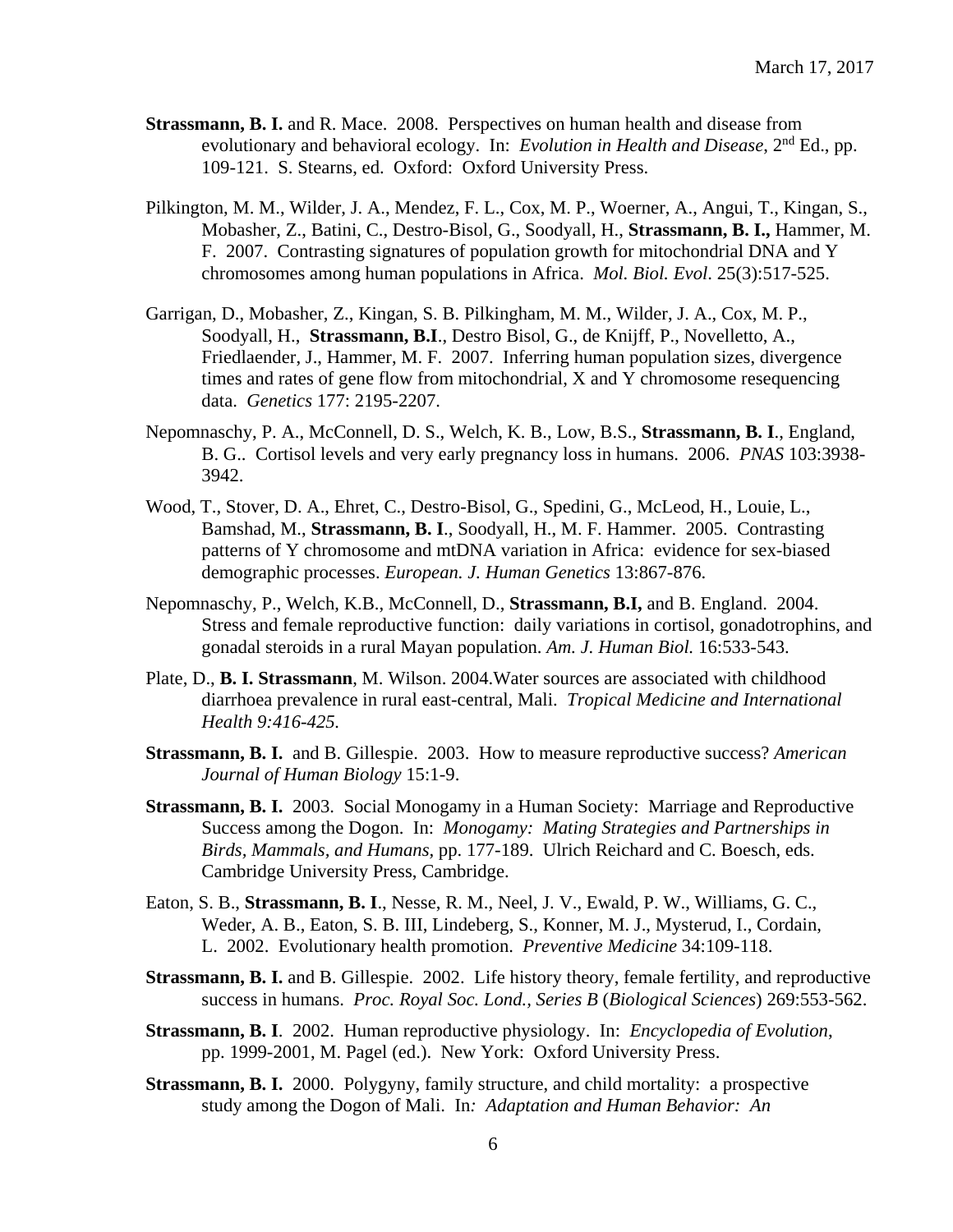*Anthropological Perspective*, pp. 49-67. L. Cronk, N. Chagnon, and W. Irons, eds. New York: Aldine de Gruyter.

- Baird, D. D. and **Strassmann, B. I**. 2000. Women's fecundability and factors affecting it. In *Women and Health*, pp. 126-137. M. B. Goldman and M. C. Hatch, eds. Academic Press, New York.
- **Strassmann, B. I.** 1999. Menstrual cycling and breast cancer: an evolutionary perspective. *Journal of Women's Health* 8:193-202.
- **Strassmann, B. I.** 1999. Menstrual Synchrony: cause for doubt. *Human Reproduction* 14:579-580.
- **Strassmann, B. I.** and R. Dunbar. 1999. Human evolution and disease: putting the Stone Age in perspective. In: *Evolution in Health and Disease*, pp. 91-101. S. Stearns, ed. Oxford: Oxford University Press.
- Gosden, R, R. Dunbar, D. Haig, E. Heyer, R. Mace, M. Milinski, G. Pichon, H. Richner, **B. Strassmann,** D. Thaler, C. Wedekind, and S. Stearns. 1999. Evolutionary interpretations of the diversity of reproductive health and disease. In: *Evolution in Health and Disease*, S. Stearns, ed. Oxford: Oxford University Press.
- **Strassmann, B. I.** 1999. Comment on: Loss of Oestrus and concealed ovulation in human evolution, by B. Powlowski. *Current Anthropology* 40:268.
- **Strassmann, B. I.** 1999.Is menstruation a defense against pathogens? Reprinted from Evolutionary Anthropology. *Helix* 1:26-27.
- **Strassmann, B. I.** and A. Clarke. 1998. Ecological constraints on marriage in rural Ireland. *Evolution and Human Behavior 19:33-55.*
- **Strassmann, B. I.** and J. Warner. 1998. Predictors of fecundability and conception waits among the Dogon of Mali. *American Journal of Physical Anthropology* 105:167-184.
- **Strassmann, B. I.** 1997. Polygyny as a risk factor for child mortality among the Dogon. *Current Anthropology 38:688-695.*
- **Strassmann, B. I.** 1997. The biology of menstruation in Homo sapiens: total lifetime menses, fecundity, and nonsynchrony in a natural fertility population. *Current Anthropology* 38:123-129.
- **Strassmann, B. I.** 1997. Comment on *Primate consortships: a critical review*, by Joseph Manson. *Current Anthropology* 38:365-66.
- **Strassmann, B. I.** 1996. Energy economy in the evolution of menstruation. *Evolutionary Anthropology 5:157-164.*
- **Strassmann, B. I.** 1996. Menstrual hut visits by Dogon women: a hormonal test distinguishes deceit from honest signaling. *Behavioral Ecology* 7:304-315.
- **Strassmann, B. I.** 1996. The evolution of endometrial cycles and menstruation. *Quarterly Review of Biology* 71:181-220.
- **Strassmann, B. I.** 1992. The function of menstrual taboos among the Dogon: defense against cuckoldry? *Human Nature* 3:89-131.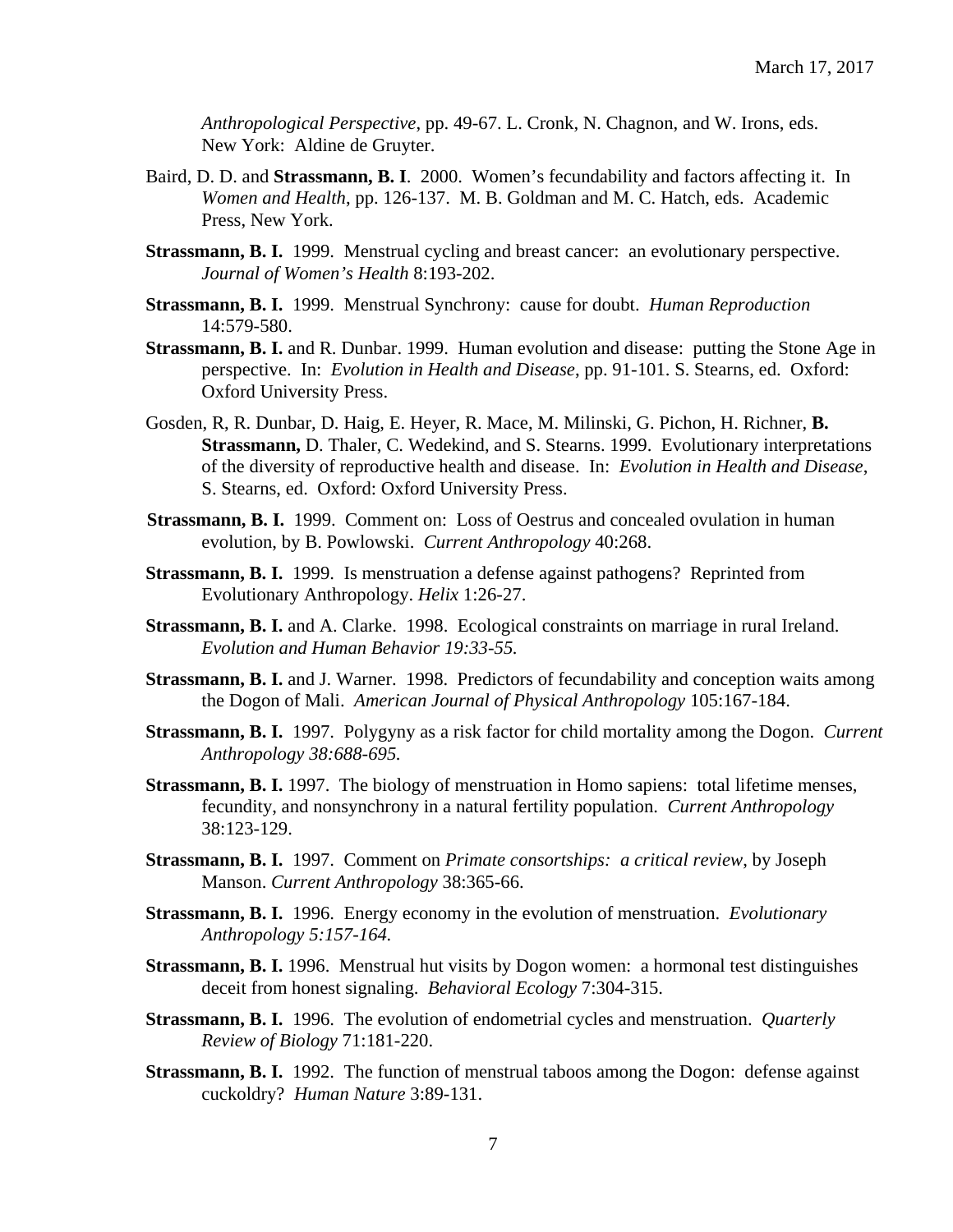- **Strassmann, B.I.** 1986. Effects of cattle grazing and haying on wildlife conservation at National Wildlife Refuges in the United States. *Environmental Management* 11(1):35-44.
- **Strassmann, B.I.** 1986. Rangelands. In: C.A.S. Hall, C.J. Cleveland, R. Kaufmann, (eds.). *Energy and Resource Quality: The Ecology of the Economic Process*. New York: Wiley and Sons, pp. 497-514.
- **Strassmann, B.I.** 1981. Sexual selection, paternal care, and concealed ovulation in humans. *Ethology and Sociobiology* 2:31-40.

#### **BOOK REVIEWS**

- Strassmann, B. I. 2002. Book Review: *On Fertile Ground,* by Peter Ellison*. Quarterly Review of Biology.*
- Strassmann, B. I. 1997. Book Review: *Physical Attractiveness and the Theory of Sexual Selection: Results from Five Populations*, by Doug Jones. *Quarterly Review of Biology* 72:501.
- Strassmann, B. I. 1993. Book Review: *Ethnobiological Classification: Principles of categorization of plants and animals. Quarterly Review of Biology* 68:250.

#### **SELECTED ABSTRACTS**

- Strassmann, B. I., C. Smith, and C. Vincenz. 2016. Does puberty influence systolic blood pressure independent of the effects of adolescent growth and body size? *Am. J. Physical Anthropol. Supp*. 62. 159: 305-305.
- Strassmann, B. I., C. Smith, & C. Vincenz. 2014. Developmental predictors of testosterone in adolescent Dogon boys. *Am. J. Physical Anthropol. Supp*. *58*, 153:247-248,
- Strassmann, B. I. 2011. Evolution and health from infancy to adolescence in the Dogon of Mali. *Am. J. Physical Anthropol. Supp*. 52. 144: 286-287.
- Strassmann, B. I. 2011. Cooperation and conflict in human families. Sackler Colloquia of the National Academy of Sciences: *In the Light of Evolution V: Cooperation*. January 7-8, 2011. Beckman Center, Irvine, CA.
- Strassmann, B. I. and M. F. Hammer. 2009. Genetics of kinship. American Anthropological Association 108th Annual Meeting, December 2-6, 2009 Philadelphia, PA.
- Strassmann, B. I., B. F. Hug, K. B. Welch. 2006. A new twist on the grandmother hypothesis: adverse impact of paternal grandmothers on Dogon grandsons. *Am. J. Human Biol. Suppl.* 41:275-276.
- DeSilva, J. M. and Strassmann, B. I. Relationship between neonatal brain and body mass and menstrual bleeding in primates. *Am. J. Physical Anthropol. Supp*. 42:83.
- Strassmann, B. I. , R. P. Herrold IV, B. F. Hug. 2005. In Dogon families, who helps and who harms the nutritional status of children? *Am. J. Physical Anthropol. Suppl*. 40:200.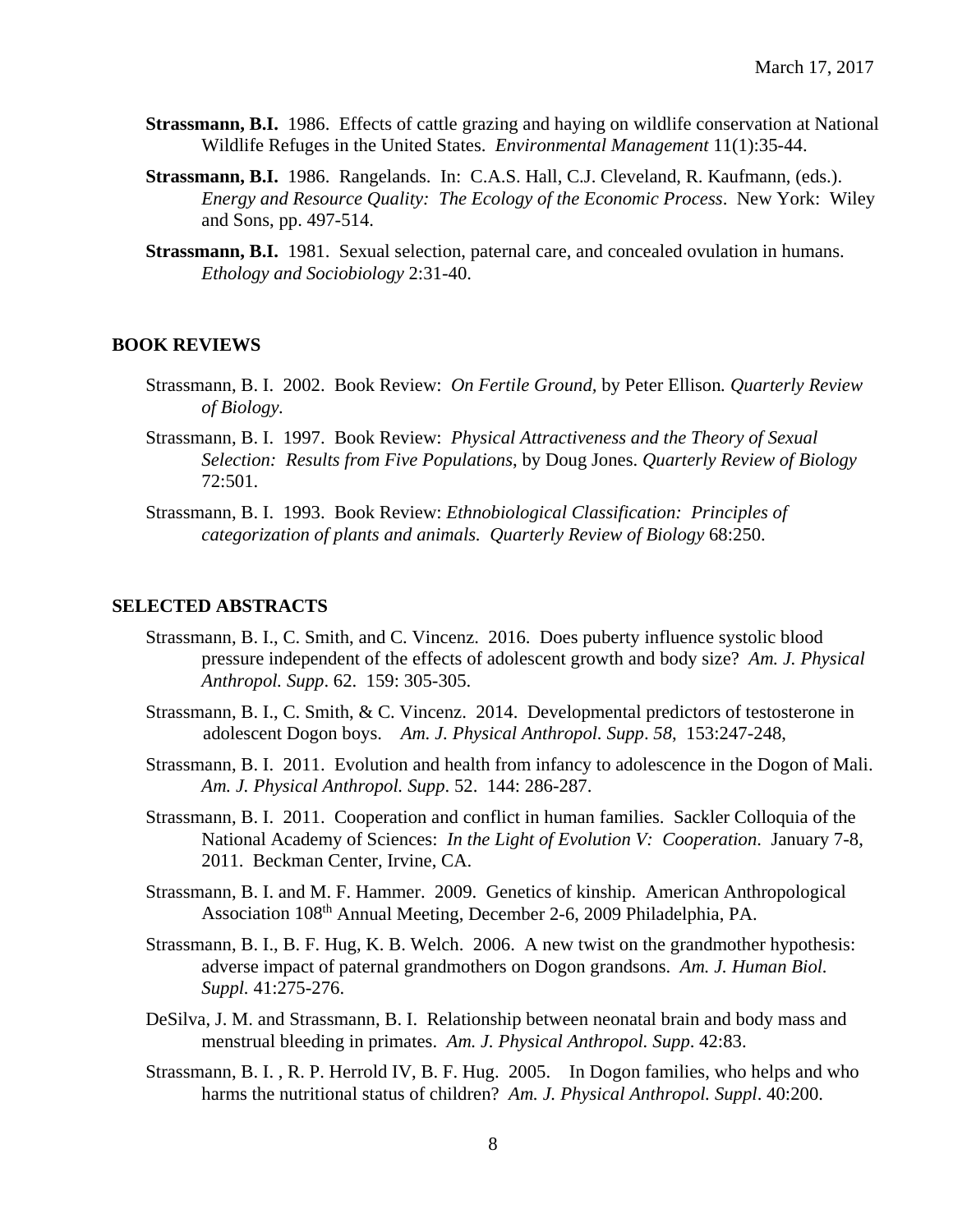- Strassmann, B. I. And K. Welch. 2003. Sibling competition and survival. *Am. J. Human Biology* 15:287
- Nepomnaschy, P. A. McConnell, D. Welch, K., Strassmann, B. I., B. G. England. 2003. Adrenal and reproductive hormone changes in parous Mayan women in rural Guatemala. *Am. J. Human Biology* 15:276.
- Wood, E. T., Pilkington, M.M., Mobasher, Z. Bingham, A. Strassmann, B. I., M.F. Hammer. 2003. Malarial selection and the Dogon: Patterns of DNA sequence variation at the Beta-globin locus. *Am. J. Physical Anthropol. Supp*. 36, p. 227.
- Pilkington, M. M., J. A. Wilder, Z. Mobasher, B. I. Strassmann, J. Friedlaender, M. F. Hammer. 2003.Sampling bias and the cytochrome oxidase III locus of mitochondrial DNA*. Am. J. Physical Anthropol. Supp.* 36, p. 168.
- Strassmann, B. I. and B. Gillespie. 2002. Adaptive fertility behavior in an agricultural population. *Am. J. Phys. Anthropol. Suppl.* 34:150 (abstract).
- Strassmann, B. I. and J. Warner. 1998. Fecundability and husband's age. *Am. J. Phys. Anthropol. Suppl.* 26:212-213 (abstract).
- Strassmann, B. I. and K. Hunley. 1997. A prospective study of polygyny and child mortality among the Dogon of Mali. *Am. J. Phys. Anthropol. Suppl*. 24:222 (abstract).
- Strassmann, B. I. 1995. The evolution of menstruation. *Am. J. Phys. Anthropol. Suppl.* 20:206- 207 (abstract).
- Strassmann, B. I. 1991. A hazards analysis of female fecundability among the Dogon of Mali. *Am. J. Phys. Anthropol. Suppl*. 12 (abstract).

## **SELECTED MEDIA COVERAGE OF RESEARCH**

NPR. Some cultures treat menstruation with respect. August 11, 2015. [http://www.npr.org/sections/goatsandsoda/2015/08/11/431605131/attention-trump-some](http://www.npr.org/sections/goatsandsoda/2015/08/11/431605131/attention-trump-some-cultures-treat-menstruation-with-respect)[cultures-treat-menstruation-with-respect](http://www.npr.org/sections/goatsandsoda/2015/08/11/431605131/attention-trump-some-cultures-treat-menstruation-with-respect)

University of Michigan News Service, June 5, 2012. Religious patriarchy promotes confidence about paternity. [http://ns.umich.edu/new/releases/20423-religious-patriarchy-promotes-confidence](http://ns.umich.edu/new/releases/20423-religious-patriarchy-promotes-confidence-about-paternity)[about-paternity](http://ns.umich.edu/new/releases/20423-religious-patriarchy-promotes-confidence-about-paternity)

*PhysOrg,* June 4, 2012. How religion promotes confidence about paternity. <http://phys.org/news/2012-06-religion-confidence-paternity.html>

*NewScientist,* June 10, 2012. Menstrual huts protect Dogon men from cuckoldry.

*Cosmos,* June 5, 2012. The biological basis of religious chastity.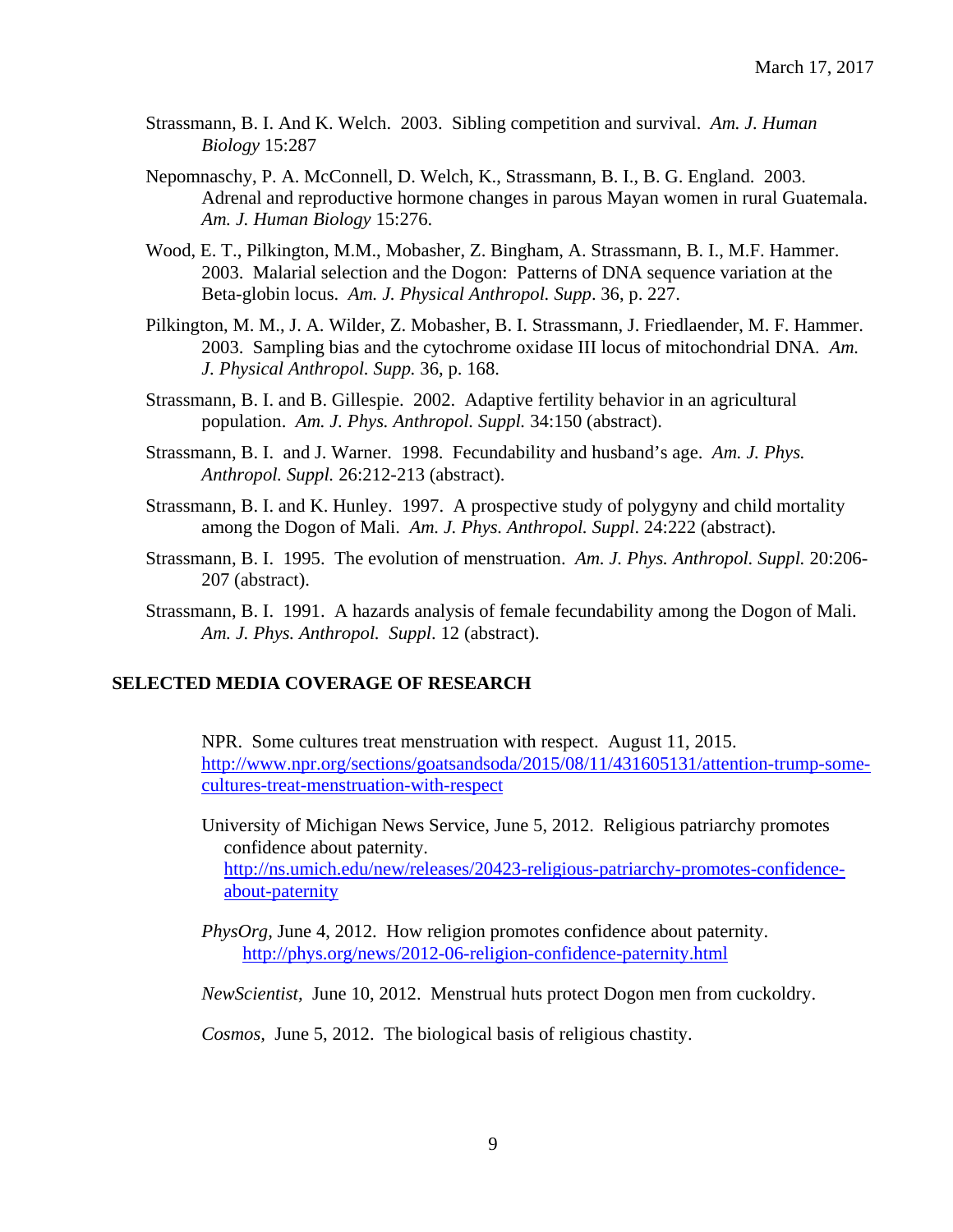- University of Michigan News Service, March 14, 2012. U-M project seeks to relieve hunger in West Africa. [http://www.sampler.isr.umich.edu/2012/news/u-m-project-seeks](http://www.sampler.isr.umich.edu/2012/news/u-m-project-seeks-to-relieve-hunger-in-west-africa/)[to-relieve-hunger-in-west-africa/](http://www.sampler.isr.umich.edu/2012/news/u-m-project-seeks-to-relieve-hunger-in-west-africa/)
- Michigan Today, September 8, 2012. Actually, it doesn't take a village. <http://michigantoday.umich.edu/story.php?id=8065>
- *What the Dog Saw,* October 20, 2009. Reprints Malcolm Gladwell's New Yorker article "John Rocks' Error (March 2000) that discusses my research on the biology of menstruation in the absence of contraception and the relevance for breast cancer.
- *Moon Inside You.* 2008. Documentary Film.
- ABC NEWs.com Gender Bender: Redefining the curse of menstruation. May 22, 2007
- *United Press International*, February 20, 2006. Stressed women prone to early miscarriages.

*New Scientist*, February 25, 2006. Stress linked to early miscarriage.

*Medpage Today*, February 22, 2006. Mother's stress could contribute to early miscarriage.

*Elle Canada*, September 2003. Rest Period: When it comes to a woman's menstrual cycle, who decides what's natural?

*Scheizer Familie*, July 8, 2003. Der Streit um die Regel.

- *Der Spiegel*, March 18, 2002. Das Ende der Tage.
- *New Scientist, March 23, 2002.* Thoroughly Modern: The Lifestyle in Southern Mali Shows Evolution is Still at Work.
- *Ann Arbor Observer*, September 2001. Taming a Tidal Wave of Hormones: Two UM Researchers are Casting Women's Reproduction in a Whole New Light.
- *Discovery Health Channel*, June 1, 2001: Your Periods, Your Choice.

*Quirks and Quarks,* June 6, 2001. Canadian Public Radio.

*The Detroit News,* March 20, 2001. The Pill Might Hold the Key to Beating Cancer.

*Homemaker's (HM)*. October 2000. Menstruation: Can 400 Periods be Normal?

- *The Sunday Telegraph Magazine*, June 11, 2000. Doing What Comes Naturally.
- *The New Yorker*, March 13, 2000. John Rock's Error. [http://www.gladwell.com/2000/2000\\_03\\_10\\_a\\_rock.htm](http://www.gladwell.com/2000/2000_03_10_a_rock.htm)
- *Science,* April 2, 1999. The Benefits of Selective Thinking.
- *The Sciences,* January/February 1999. A Woman's Curse?
- *Die Zeit, June 20, 1997*. Vom Sinn Der Regel: Die Menstruation Spart Energie— Behaupten Evolutionsbiologen*.*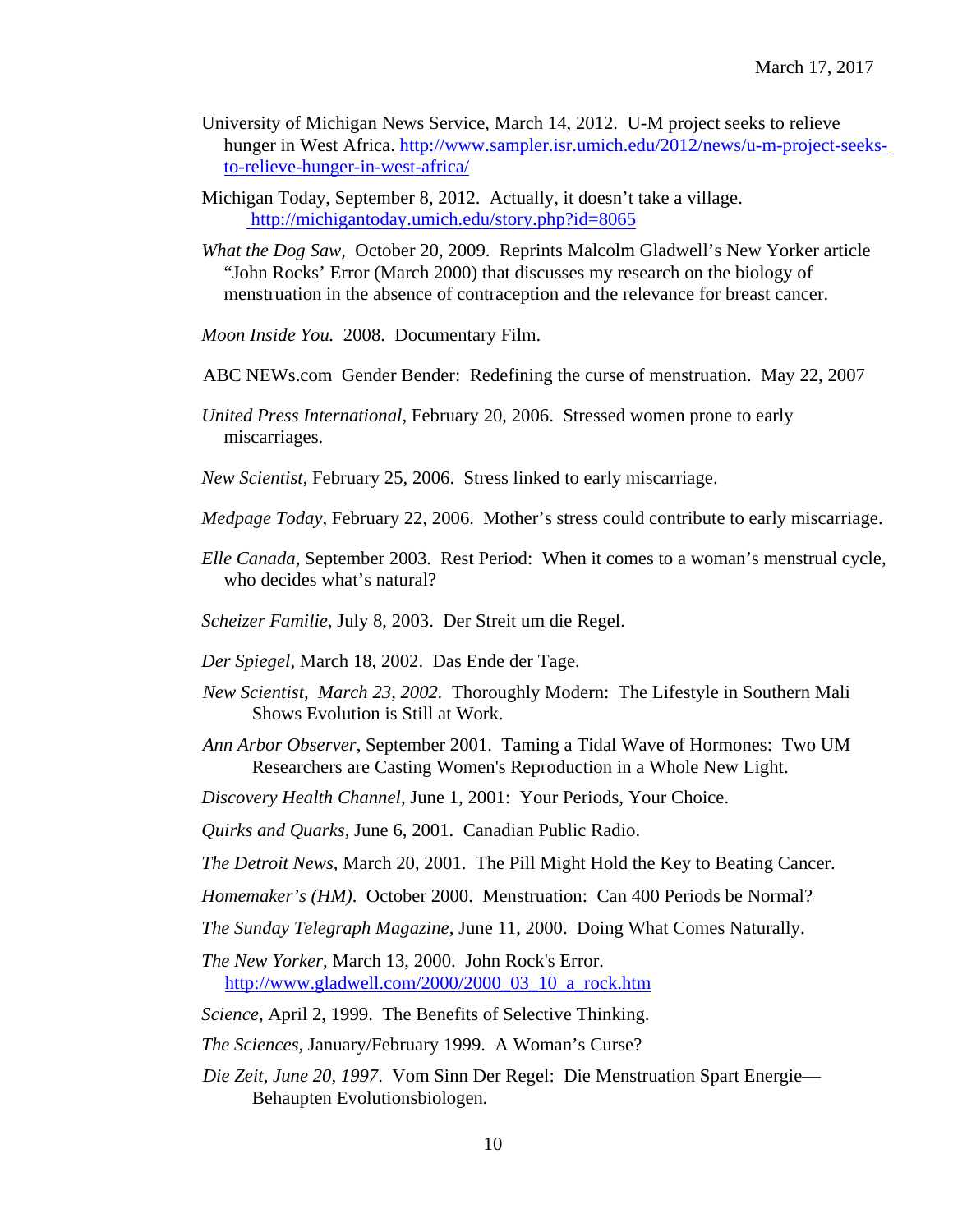*The Toronto Star,* May 25, 1997. What Any Good Theory Should Do.

- *Science News*, April 12, 1997. Why do Women Menstruate? Scientists Seek a Reason for this Feminine Phenomenon.
- *The Scientist*, January 6, 1997. Energy Saving: Michigan's Beverly Strassmann has developed an alternative theory of why women menstruate.

*The Detroit News,* November 17, 1996. New Theory for Menstruation.

#### **PAPERS PRESENTED**

- Vincenz, C., J. Lovett, and B. I. Strassmann. Genome-wide assessment of loss of imprinting in human placentas. Invited talk. *Genomic Imprinting, Epigenetics and Physiological Functions Workshop.* Erice, Sicily, Italy. October 2-7, 2016.
- Strassmann, B. I., A. Dadkhah, Z. Dolo, & C. Vincenz. A longitudinal study of the effects of stress and urbanization on blood pressure in Africa. *International Society for Evolution, Medicine, & Public Health.* Durham, North Carolina. June 23-25, 2016.
- Strassmann, B. I., C. S. Smith, and C. Vincenz. Does puberty influence systolic blood pressure independent of the effects of growth and body size? *American Association of Physical Anthropologists*, 85th Annual Meeting, Atlanta, GA, April 12-16, 2016.
- Strassmann, B. I. 2015. Religious control of sexuality increases paternity certainty. Plenary talk. *European Evolution and Human Behavior Association.* Helsinki, Finland. March 30, 2015.
- Jeffers, A. E., P. A. Beata, & B. I. Strassmann. 2014. A qualitative study to assess the learning outcomes of a civil engineering service learning project in Bolivia. 121st *American Society Engineering Education Annual Conference & Exposition, Indianapolis, IN, June* 15-18, 2014.
- Jeffers, A. E., P. A. Beata, & B. I. Strassmann. 2014. Learning outcomes of an international service learning project in civil engineering. Eighth Annual Research and Scholarship in Engineering Education Poster Fair, University of Michigan, Ann Arbor, MI, March 2014.
- Strassmann, B. I., C. S. Smith, & C. Vincenz. 2014. Developmental predictors of testosterone levels in adolescent boys. *American Association of Physical Anthropologists*, 83rd Annual Meeting, Calgary, CA, April 11, 2014.
- Strassmann, B. I., C. S. Smith, & C. Vincenz. 2013. Developmental predictors of testosterone levels in adolescent boys (poster). *Biology of Spermatozoa.* University of Sheffield, United Kingdom, September 11, 2013.
- Strassmann, B. I. 2013. Religion as a means to assure paternity. *International Society for the Study of Human Ethology* (Summer Workshop). Plenary talk. August 8, 2013.
- Strassmann, B. I. 2013. Early Psychosocial stress does not accelerate menarche in the Dogon of Mali.*Human Behavior and Evolution Society*, July 2013.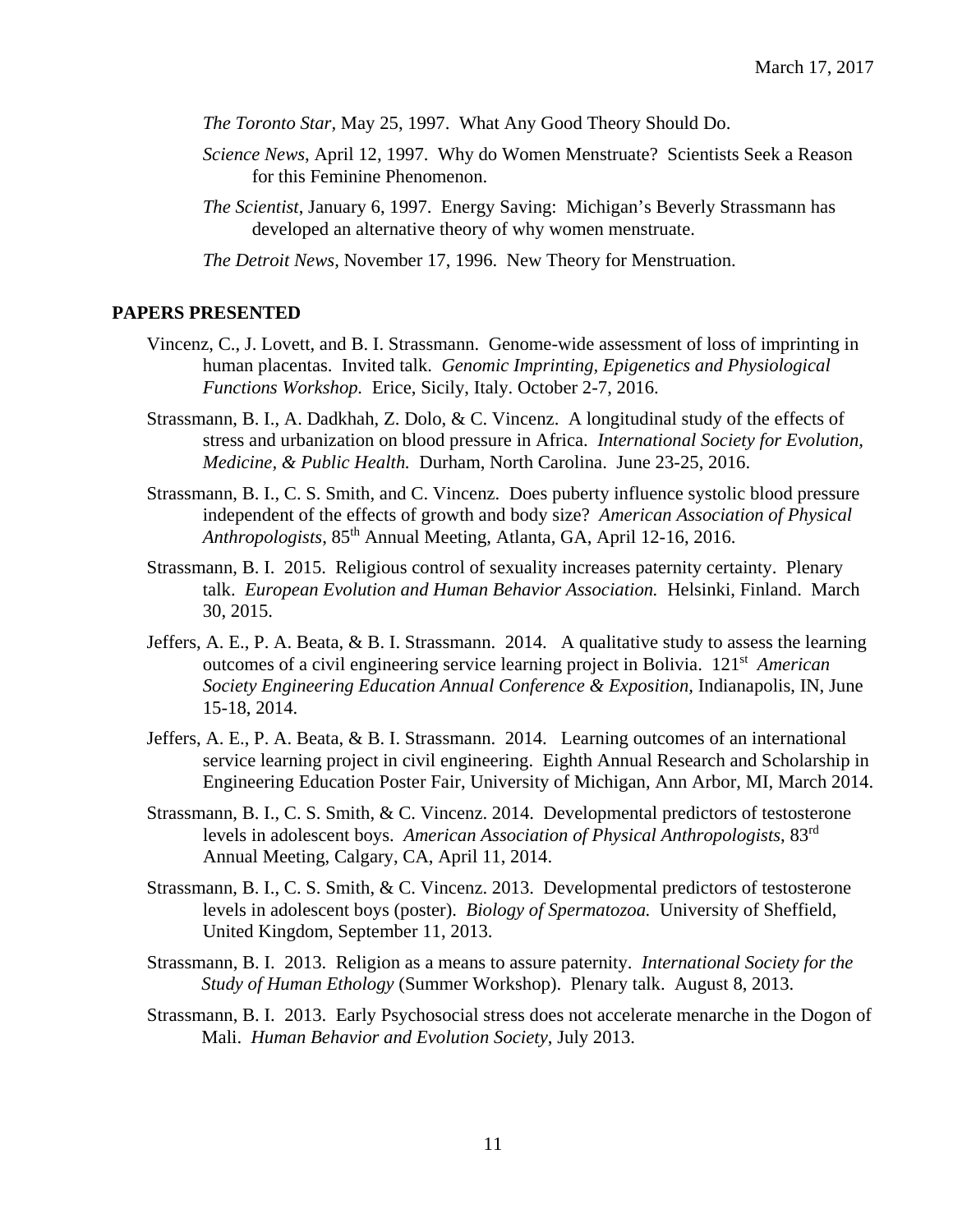- Strassmann, B. I. and W. Garrard. 2011. Alternatives to the grandmother hypothesis: A metaanalysis of the association between grandparental survival and grandchild survival in patrilineal populations. *Human Behavior and Evolution Society*, June 30, 2011.
- Strassmann, B. I. 2011. The biology of menstruation in the absence of contraception: Implications for breast cancer. *First Biannual International Evolution and Cancer Conference.* University of California, San Francisco, June 5, 2011.
- Strassmann, B. I. 2011. Evolution and health from infancy to adolescence in the Dogon of Mali. *American Association of Physical Anthropologists,* 80th Annual Meeting*,* April 14, 2011. Minneapolis, MN.
- Strassmann, B. I. 2011. Cooperation and conflict in human families. Sackler Colloquia of the National Academy of Sciences: In the Light of Evolution V: Cooperation. January 7-8, 2011. Beckman Center, Irvine, CA.
- Strassmann, B. I. and M. F. Hammer. 2009. Genetics of kinship. American Anthropological Association 108<sup>th</sup> Annual Meeting, December 2-6, 2009 Philadelphia, PA.
- Strassmann, B. I. Evolutionary Anthropology of the Dogon of Mali. Plenary talk at the International Society for the Scientific Study of Population, Bristol, United Kingdom, July 2008.
- Strassmann, B, I. and K. Welch. Testing the mother versus the grandmother hypothesis in the Dogon. Human Behavior and Evolution Society, Williamsburg, VA, June 2, 2007.
- Strassmann, B. I. , B. F. Hug, K Welch. 2006. A new twist on the grandmother hypothesis: adverse impact of paternal grandmothers on Dogon grandsons. Annual Meetings of the Human Biology Association, Anchorage, AK, March 9, 2006.
- DeSilva, J. and B. I. Strassmann. 2006. Relationship between neonatal brain and body mass and menstrual bleeding in primates. Annual meetings of the American Association of Physical Anthropologists, Anchorage, AK, March 9, 2006.
- Strassmann, B. I., R. Herrold IV, B. F. Hug. 2005. In Dogon families, who helps and who harms the nutritional status of children? Annual Meetings of the American Association of Physical Anthropologists, Milwaukee, WI, April 8, 2005.
- Wood, T., Stover, D. A., Ehret, C., Destro-Bisol, G., Spedini, G., McLeod, H., Louie, L., Bamshad, M., Strassmann, B. I., Soodyall, H., M. F. Hammer. 2004*.* Differential impact of the Bantu expansions on Y chromosome and mtDNA variation in sub-Saharan Africa. Annual meeting of the American Association of Physical Anthropologists, April 2004.
- Strassmann, B. I., Hug, B. F., and K. B. Welch. 2003. Inclusive fitness theory predicts child survival among the Dogon. Annual Meeting of the American Anthropological Association. Chicago, Illinois.
- Nepomnaschy, P. A., Strassmann, B. I., and B. England. 2003. Stress and female reproductive function in a rural Mayan community. Annual Meeting of the American Anthropological Association. Chicago, Illinois.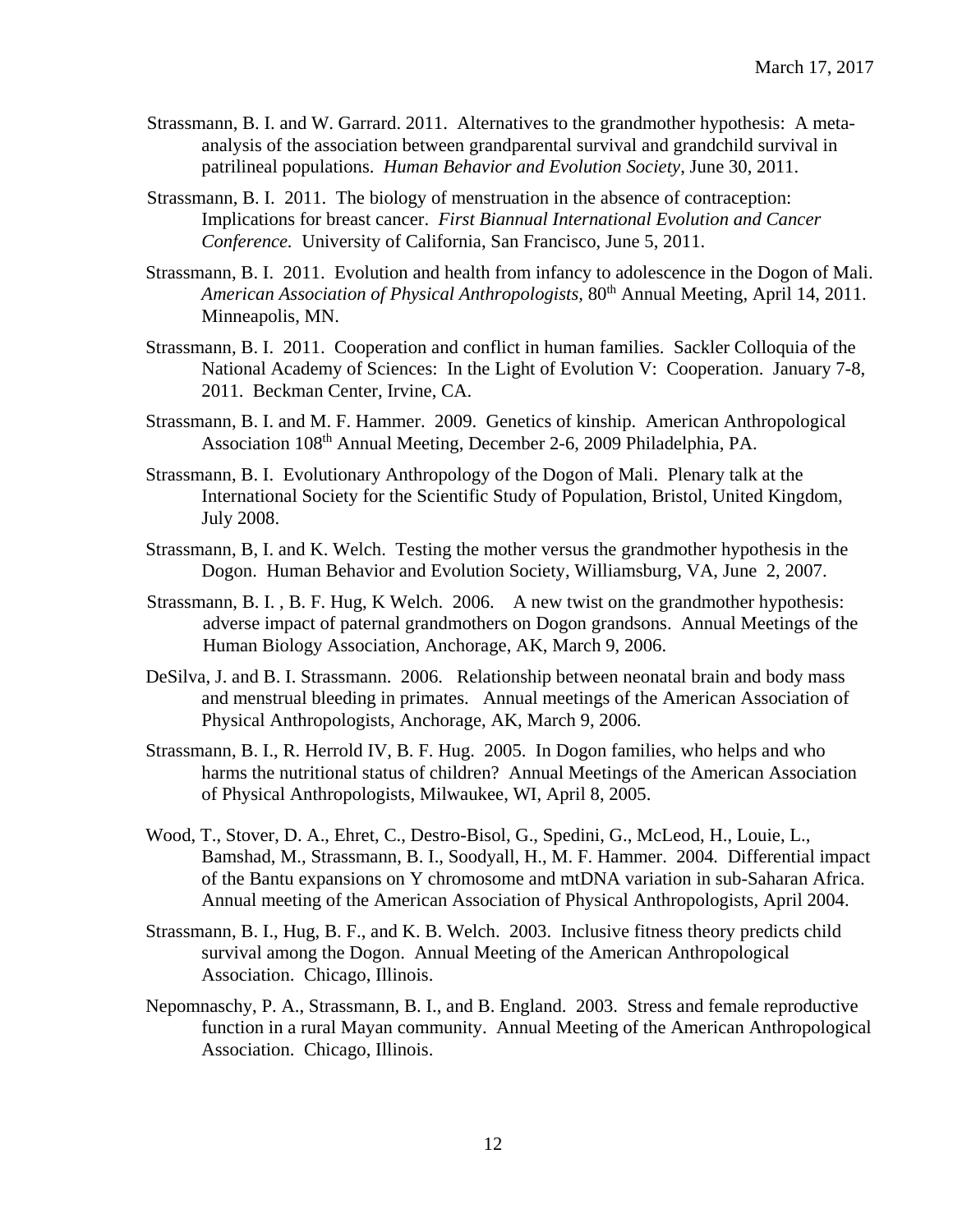- Nepomnaschy, P.A., McConnell, D., Welch, K., Strassmann, B. I., and B. England. 2003. Daily stress and female reproductive function in a Mayan population. Society for the Study of Human Development. Cambridge, Massachusetts.
- Strassmann, B. I., Hug, B. F., and K. B. Welch. 2003. Kin selection and the Dogon: Predicting survival outcomes for > 1000 children. Human Behavior and Evolution Society. Lincoln, Nebraska. June 5, 2003.
- Nepomnaschy, P. A. McConnell, D. Welch, K., Strassmann, B. I., B. G. England. Adrenal and reproductive hormone changes in parous Mayan women in rural Guatemala (poster). Human Biology Association Annual Meeting. Tempe, Arizona. April 27, 2003.
- Strassmann, B. I. and K. Welch. Sibling competition and survival (poster). Human Biology Association Annual Meeting. Tempe, Arizona. April 25, 2003.
- Pilkington, M. M., J. A. Wilder, Z. Mobasher, B. I. Strassmann, J. Friedlaender, M. F. Hammer. Sampling bias and the cytochrome oxidase III locus of mitochondrial DNA. Annual meeting of the American Association of Physical Anthropologists, April 24, 2003.
- Wood, E. T., Pilkington, M.M., Mobasher, Z. Bingham, A. Strassmann, B. I., M.F. Hammer. 2003. Malarial selection and the Dogon: Patterns of DNA sequence variation at the Beta-globin locus. Annual meeting of the American Association of Physical Anthropologists, April 24, 2003.
- Strassmann, B. I. Human biology of the Dogon: 1986 2002. Symposium in honor of Richard D. Alexander. Ann Arbor, Michigan. June 7, 2002.
- Strassmann, B. I. and Brenda Gillespie. Adaptive fertility behavior in an agricultural population. American Association of Physical Anthropologists. Buffalo, New York. April 11, 2002.
- Strassmann, B. I. and Brenda Gillespie. Measuring Reproductive Success: New solutions to hidden problems. Plenary talk, Human Biology Association Annual Meeting. Buffalo, New York. April, 13, 2002.
- Strassmann, B. I. Menstrual Cycling and Breast Cancer. Annual Michigan Phi Kappa Phi lecture. April 26, 2001.
- Strassmann, B. I. The Evolutionary Biology of Menstruation: Implications for Gynecology. Wayne State University/Detroit Medical Center, Ob/Gyn Grand Rounds, September 12, 2000.
- Strassmann, B. I. 2000. Polygyny and female fitness in humans. International Society for Behavioral Ecology Annual Meeting. Zurich, Switzerland, August 2000.
- Strassmann, B. I. 2000. Does Dogon fertility maximize female fitness? Evolution and Human Behavior Annual Meeting. Amherst, Massachusetts, June 2000.
- Strassmann, B. I. and John Warner. Fecundability and husband's age. American Association of Physical Anthropologists, Salt Lake City, Utah, March 31-April 4, 1998.
- Strassmann, B. I. Plenary talk: Menstruation as an adaptation in humans and other Old World primates. International Conference on Comparative Physiology and Biochemistry. Kruger National Park, South Africa, August 31 – September 5, 1997.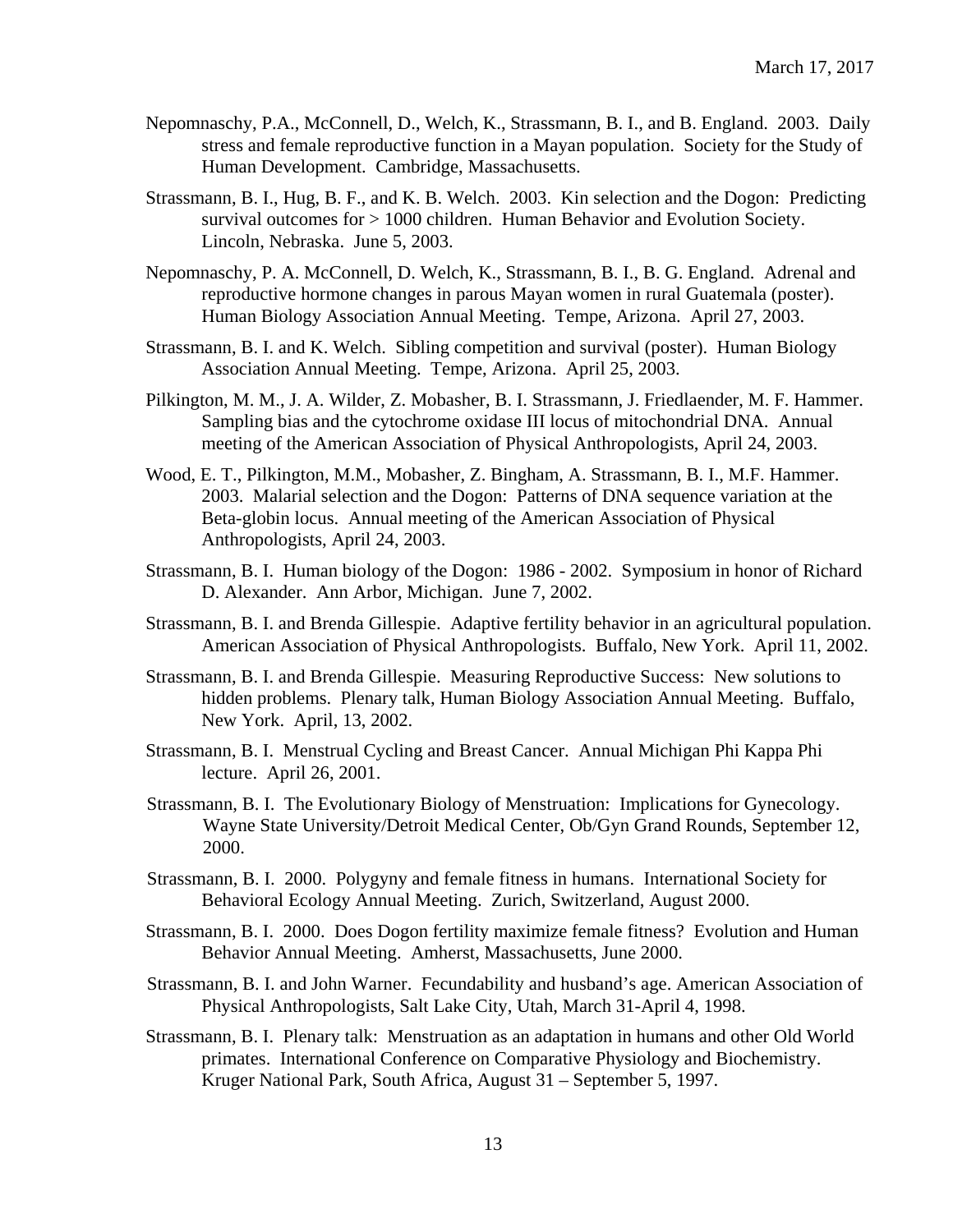- Strassmann, B. I. and R. Dunbar. On Stone Age legacies and modern medicine. Conference on Evolution in Health and Disease. Sion, Switzerland, April 6-12, 1997.
- Strassmann, B. I. and K. Hunley. Poster: A prospective study of polygyny and child mortality among the Dogon of Mali. American Association of Physical Anthropologists. St. Louis, Missouri, April 1-5, 1997.
- Strassmann, B. I. Polygyny, sorcery, and child mortality among the Dogon of Mali. American Anthropological Association: Session on Evolution and Human Social Behavior. San Francisco, California, November 20-24,1996.
- Strassmann, B. I. and K. Hunley. High child mortality in polygynous Dogon families: cowife competition or resource dilution? Human Behavior and Evolution Society, Evanston, Illinois, June 26-30, 1996.
- Strassmann, B. I. The functional significance of menstruation. International Academy of Sex Research, Provincetown, MA, September 20-24, 1995.
- Strassmann, B. I. The evolution of menstruation. American Association of Physical Anthropologists, Oakland, CA, March 28-April 1, 1995.
- Strassmann, B. I. Menstruation and the comparative method. Human Behavior and Evolution Society, Santa Barbara, CA, June 28-July 2, 1995
- Strassmann, B. I. The evolution of menstruation. Human Behavior and Evolution Society, Ann Arbor, Michigan, June 15-July 19, 1994.
- Strassmann, B. I. The function of menstrual taboos among the Dogon. American Anthropological Association, San Francisco, December 2-6, 1992.
- Strassmann, B. I. and A. Rees Midgley. The reproductive endocrinology of the Dogon of Mali. Human Behavior and Evolution Society, Albuquerque, New Mexico, July 22-26, 1992.
- Strassmann, B. I. A hazards analysis of female fecundability among the Dogon of Mali. American Association of Physical Anthropologists, Milwaukee, April 2-6, 1991.
- Strassmann, B. I. The covariates of female fecundability among the Dogon of Mali. Human Behavior and Evolution Society, UCLA, Los Angeles, August 19-21, 1990.
- Strassmann, B. I. Menstrual huts and menstrual synchrony among the Dogon. Human Behavior and Evolution Society, Northwestern University, August 25-27, 1989.

## **INVITED COLLOQUIA**

- Strassmann, B. I. The evolutionary ecology of adolescence. Evolution and Human Adapatation Program. University of Michigan. November 7, 2016.
- Strassmann, B. I. Guest Lecture on *Evolution and reproduction* for Evolutionary Epidemiology and Public Health (EPID 788) taught by Prof. Betsy Foxman. November 2, 2015.
- Strassmann, B. I. What explains patrilineal cooperation? (In press, *Current Anthropology*) Invited paper for Wenner Gren Foundation Symposium #150: "Integrating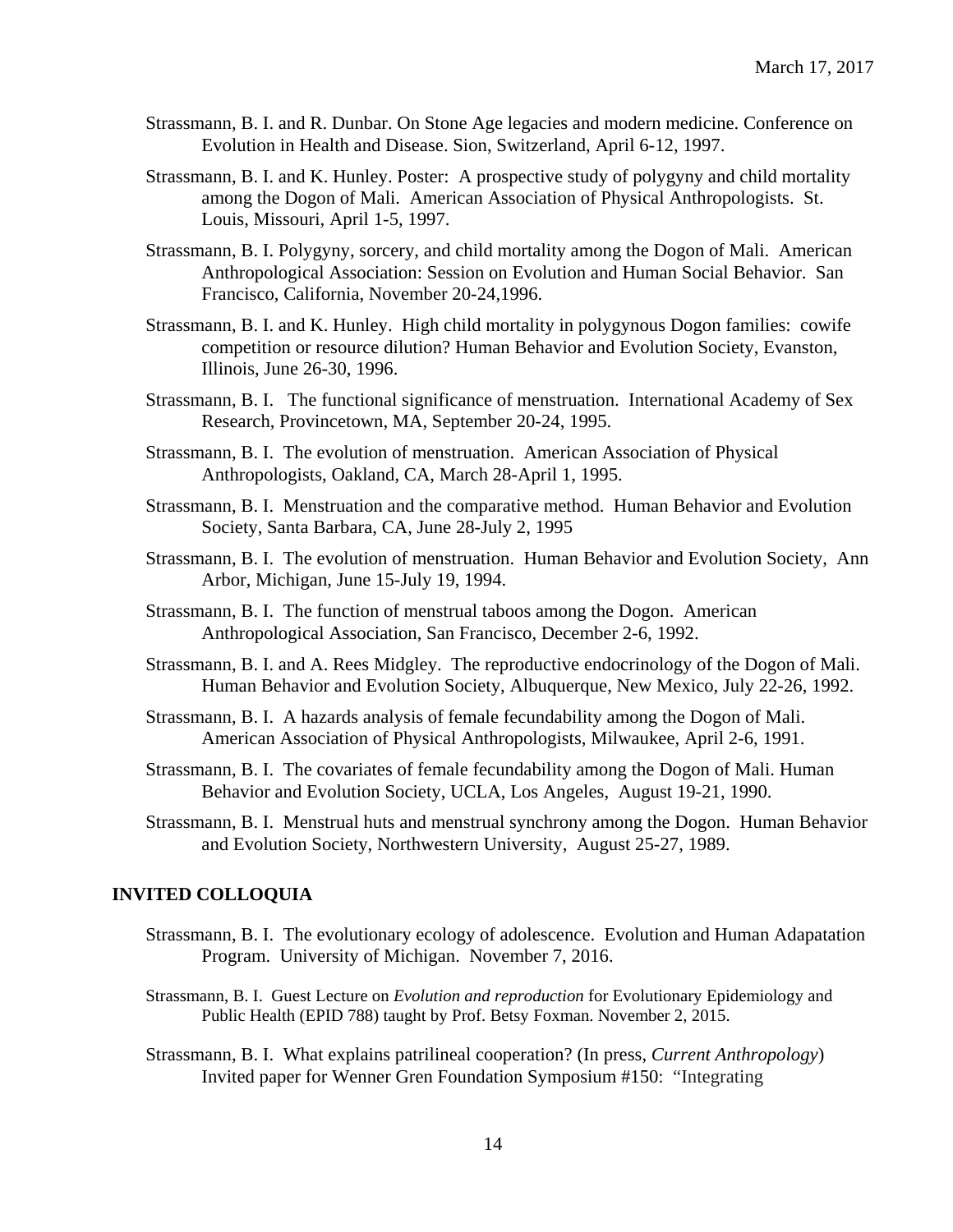Anthropology: Niche Construction, Cultural Institutions, and History," organized by Agustin Fuentes and Polly Wiessner. Sintra, Portugal. October 17-23, 2014.

- Strassmann, B. I. Reproductive biology and developmental origins of hypertension in a rural African population: The Dogon of Mali. Department of Molecular and Integrative Physiology, University of Michigan Medical School. April 3, 2013.
- Strassmann, B. I. Is ovulation in humans concealed? Plenary talk at the Evolution of Sexuality Conference. Oakland University, Michigan. March 28, 2013.
- Strassmann, B. I. A critical analysis of theory on "grandmothering" and "cooperative breeding" in humans. University of Indiana. April 18, 2012.
- Strassmann, B. I. Religion as a means to assure genetic paternity in the Dogon of Mali. University of Indiana. April 18, 2012.
- Strassmann, B. I. Guest Lecture on *Breast Cancer and reproductive cycling in modern environments.* Evolutionary Epidemiology and Public Health (EPID 788) taught by R. Nesse and B. Foxman. November 27, 2012.
- Strassmann, B. I. Constraints on postcopulatory sexual selection in humans. Biology of Spermatozoa. University of Sheffield, United Kingdom, September 9, 2011.
- Strassmann, B. I. Guest Lecture on *Diseases related to reproduction* for Evolutionary Epidemiology and Public Health (EPID 788) taught by R. Nesse. July 13, 2010.
- Strassmann, B. I. Sex, Religion, and the Genetics of Culture. Series on: Evolution, Culture and the Brain. Research Center for Group Dynamics, Institute for Social Research, University of Michigan. April 5, 2010.
- Strassmann, B. I. Guest lecture for the course: Evolution, Behavior, and Public Health (Psychology 515/ Epidemiology 509) taught by Prof. Betsy Foxman and Prof. Randolph Nesse. March 25, 2010.
- Strassmann, B. I. Sexpertise Panelist. Monogamy: Possibility or myth? Undergraduate Initiated Program on Human Sexuality. January 29, 2010.
- Strassmann, B. I. Evolutionary Biology of Menstruation. Department of Biology. Kalamzoo College, Michigan. January 26, 2009.
- Strassmann, B. I. Evolutionary ethnography of the Dogon. Undergraduate Anthropology Club, University of Michigan. September 2008.
- Strassmann, B. I. Does evolutionary theory explain Dogon culture? Colloquium speaker for Culture and Cognition, University of Michigan, March 31, 2006 (seminar series associated with the Winter 2006, Evolution Theme Semester).
- Strassmann, B. I. Genetic signature of sexual selection: preliminary ideas. Genomic and Technology Core, University of Arizona. May 2, 2005.
- Strassmann, B. I. Evolution and Human Reproductive Biology. Guest lecture for Life Sciences Institute course: Evolutionary Biology and Human Disease (UC 262, EEB 262, Psych 232). University of Michigan. March 30, 2005.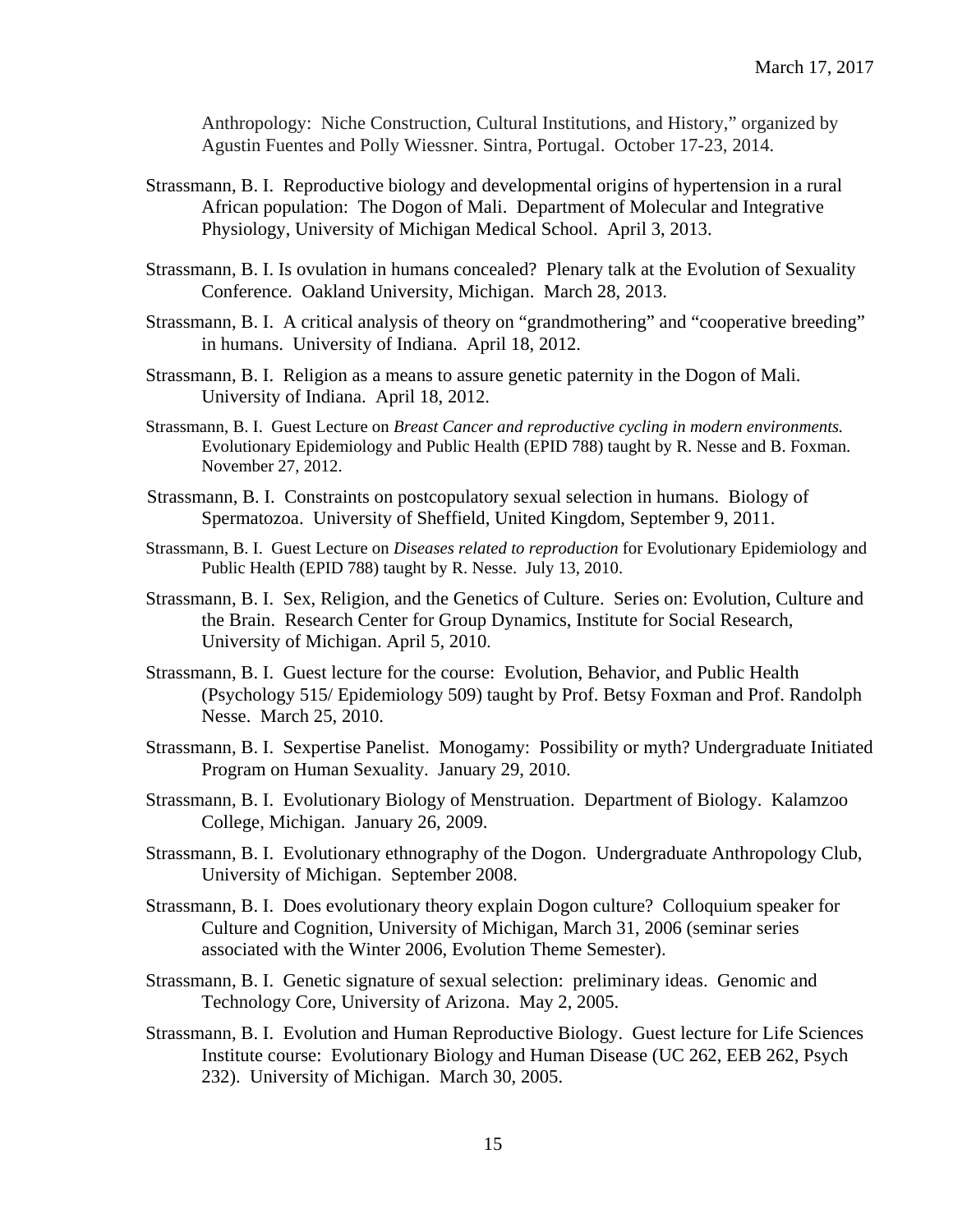- Strassmann, B. I. A bio-cultural approach to kinship among the Dogon of Mali. Colloquium speaker at the Department of Anthropology, University of Utah. March 24, 2005.
- Strassmann, B. I. Effects of polygyny and grand mothering on child nutrition among the Dogon of Mali. Research Center for Group Dynamics, Institute for Social Research. University of Michigan. October 26, 2004.
- Strassmann, B. I. Evolutionary biology of menstruation. Department of Biology. Kalamazoo College. June 2, 2004.
- Strassmann, B. I. Evolution and Human Reproductive Biology. Guest lecture for Life Sciences Institute course on evolutionary medicine. March 25, 2004.
- Strassmann, B. I. Presentation on Life History theory for the Life Program. (Joint Initiative: University of Michigan and Max Planck Institute, Berlin.) April 1, 2004.
- Strassmann, B. I. Surviving early childhood: An evolutionary approach to child health in Africa. Life Program: Evolution Panel. (Joint Initiative: University of Michigan and Max Planck Institute, Berlin.) May 6, 2003.
- Strassmann, B. I. Evolutionary biology of menstruation. Dept. of Anthropology, University of Toronto, Canada, January 14, 2003.
- Strassmann, B. I. Evolutionary and social aspects of menstruation. TAP Pharmaceutical Company, a subsidiary of Abbott Laboratories. Lakewood, Illinois. November 1, 2002.
- Strassmann, B. I. Life history theory, fertility, and reproductive success in humans. Center for Studies in Demography and Ecology (CSDE), University of Washington, Seattle, February 1, 2002.
- Strassmann, B. I. Polygyny, Monogamy, and Reproductive Success Among the Dogon of Mali. Max Planck Institute for Evolutionary Anthropology, Leipzig, Germany, August 14-18, 2001.
- Strassmann, B. I. Menstruation and evolution: A West African field study. Max Planck Institute for Evolutionary Anthropology, Leipzig, Germany, October 29 – 31, 1998.
- Strassmann, B. I. Polygyny as a risk factor for child mortality among the Dogon of Mali. Institute for Social Research, University of Michigan, March 24, 1998.
- Strassmann, B. I. Polygyny as a risk factor for child mortality among the Dogon of Mali. Museum of Zoology, University of Michigan, March 19, 1998.
- Strassmann, B. I. The evolutionary biology of menstruation: implications for women's health. Michigan Initiative for Women's Health. Conference on Methods and Measures: Emerging Strategies in Women's Health, University of Michigan, July 16, 1997.
- Strassmann, B. I. Total lifetime menses in the absence of contraception: medical implications. Invited paper for: Evolution and Human Adaptation Program Mini-Symposium, Institute for Social Research, University of Michigan, December 16, 1996.
- Strassmann, B. I. Evolution of endometrial cycling and menstruation. Biopsychology Colloquium, University of Michigan, February 27, 1996.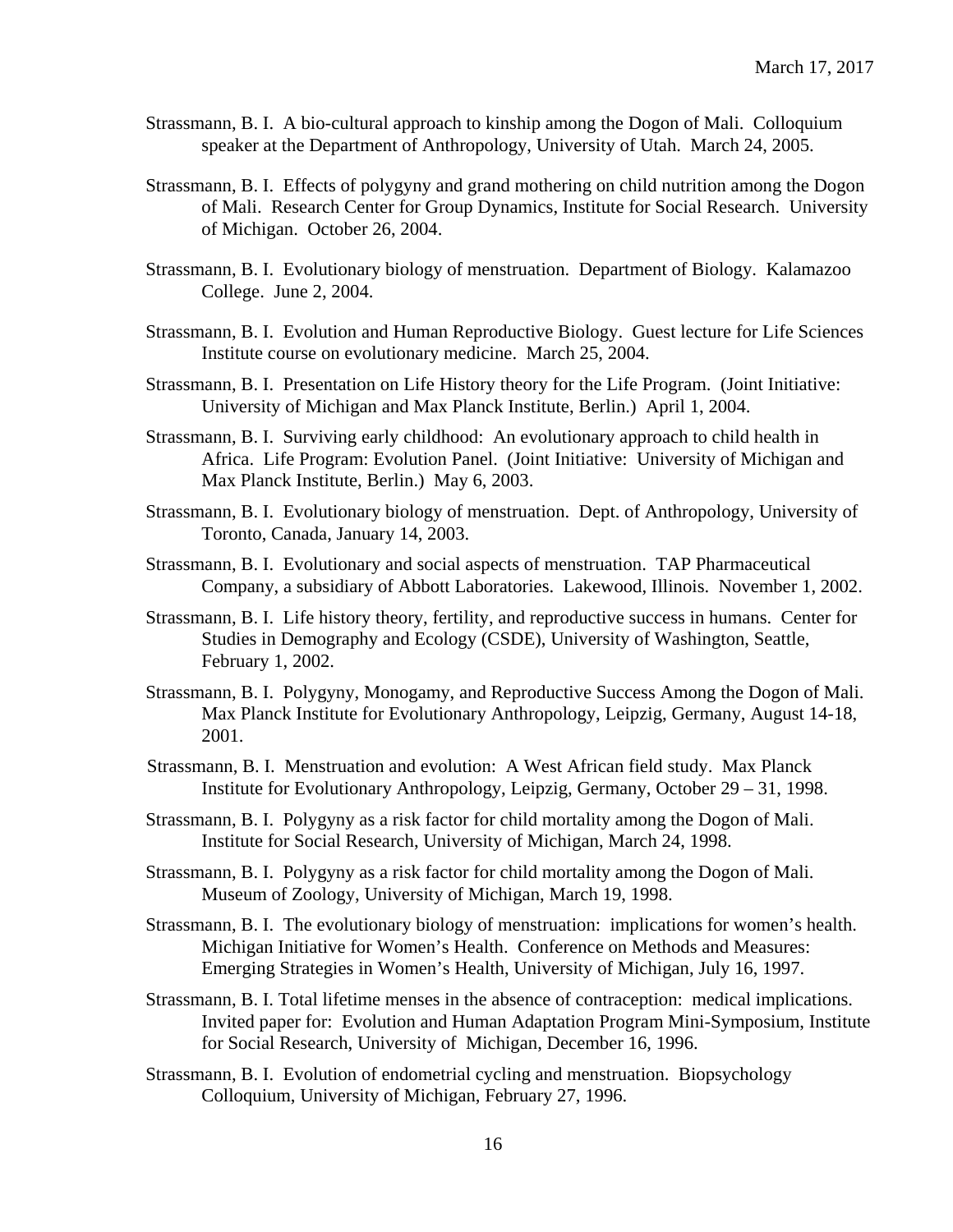- Strassmann, B. I. Hormones and behavior among the Dogon of Mali. Evolution and Human Behavior Program, University of Michigan, October 7, 1993.
- Strassmann, B. I. Hazards analysis of the waiting time to conception among Dogon women. Department of Biology, University of California, San Diego, April, 1993.
- Strassmann, B. I. Do women synchronize their menstrual cycles? Reproductive Sciences Program, University of Michigan, October 29, 1991.
- Strassmann, B. I. The reproductive ecology of the Dogon of Mali. Reproductive Sciences Program, University of Michigan, October 3, 1990.
- Strassmann, B. I. The reproductive ecology of the Dogon. Simian Seminar Series, Dept. of Anthropology, Harvard University, December 8, 1989.
- Strassmann, B. I. Female fecundability and menstrual cycling in a natural fertility population. Evolution and Human Behavior Program, University of Michigan, October 19, 1989.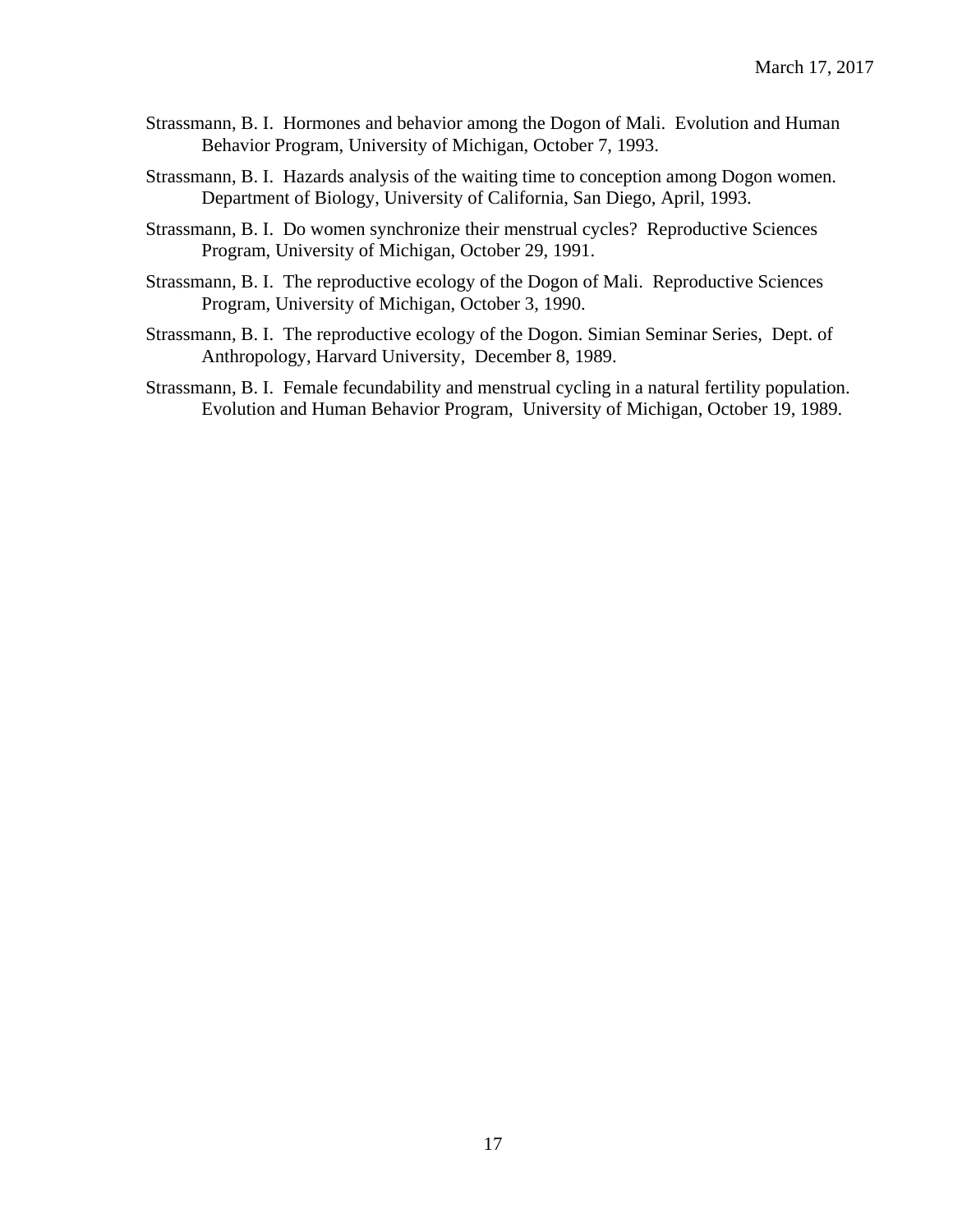#### **PROFESSIONAL SERVICE**

NIH Study Section. National Library of Medicine (G13 Review). July 8, 2016.

NIH Study Section. National Library of Medicine (G13 Review). June 26, 2015.

Editorial Board, Journal of Evolutionary Medicine (2012 to present)

Judge for the Postdoctoral competition, Human Behavior & Evolution Society Meetings (June 2011)

Program Committee, Evolutionary Anthropology Society, American Anthropological Association (2011)

Consultant for the National Geographic Society television series on taboos (2009)

Consultant and interviewee for Ubak Producciones. *The Moon Inside You*: Documentary on menstruation and women's health (2008)

Consultant for Japanese television (NHK): Origins of Disease (2007)

Participated in faculty call-out to recruit minority students (2007, 2008, 2009, 2010, 2011)

Judged the New Investigator Competition for the Human Behavior and Evolution Society (2007)

Consulting Editor: Evolution and Human Behavior (1997 - 2006)

Panelist for the National Science Foundation Graduate Research Fellowship: Anthropology, Archeology, and Linguistics Panel. Arlington, Virginia, February 8-10, 2004.

Chair of the Program Committee for the 2003 annual meeting of the Human Behavior and Evolution Society (Omaha, Nebraska, June 4 – 8, 2003).

Symposia Organized/Chaired:

Evolution, Culture, and the Brain. Colloquium co-organized together with Drs. Randolph Nesse, Caroline Yoon, and Shinobu Kitayama at the Research Center for Group Dynamics, Institute for Social Research, University of Michigan (1/10 to 4/10).

Life History Theory. Human Behavior and Evolution Society (6/00).

Human Biological Variation II: Demography and Reproduction. Posters. American Association of Physical Anthropologists (4/2/98).

Menstruation, Menstrual Synchrony, and the Life Histories of Females. International Academy of Sex Research, with Sarah Hrdy (9/20/95)

Reproductive Physiology. Human Behavior and Evolution Society (6/18/94)

Discussant/Panelist:

- Is Boas Dead?, Michigan Graduate Association, Annual Graduate Student Conference, March 12, 2011.
- Sexpertise, a panel on Monogamy organized by Univ. of Michigan undergraduates interested in human sexuality, January 29, 2010

Decision Consortium Seminar, Univ. of Michigan, talk by Ilia Dichev: "Lunar effects on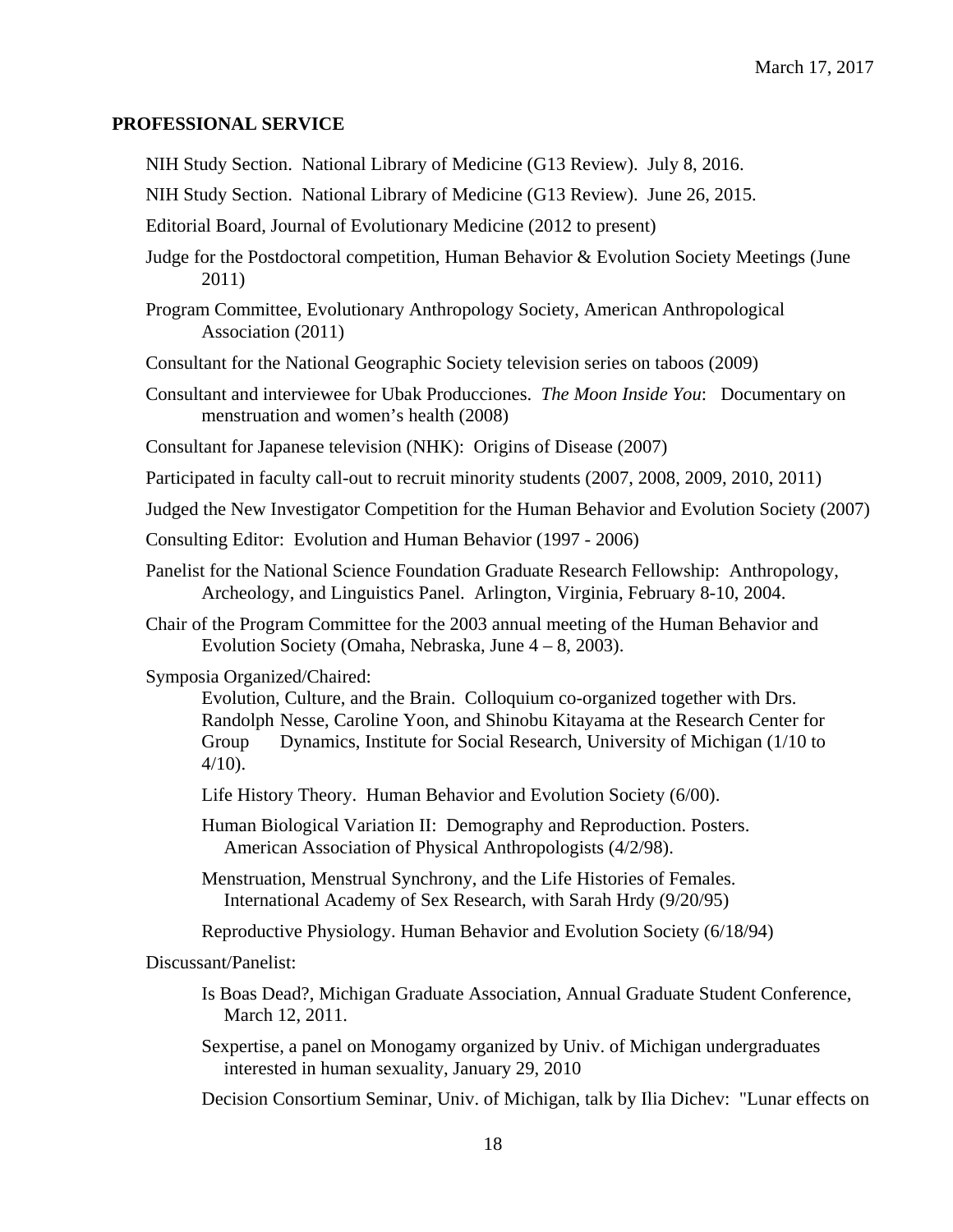stock returns," October 25, 2004

Evolution and Human Adaptation Program, Univ. of Michigan, talk by Melvin Konner: "!Kung Psychosocial health," October 2, 2001 Journals Reviewed: American Journal of Human Biology American Anthropologist American Naturalist Animal Behavior Behavioral and Brain Sciences Behavioral Ecology Biology Letters Current Anthropology Environmental Management European Journal of Obstetrics and Gynecology and Reproductive Biology Evolution and Human Behavior Evolutionary Anthropology Evolution, Medicine, and Public Health Feminist Economics Food Policy Human Nature International Journal of Primatology Journal of Family Issues Journal of Marriage and Family Journal of Evolutionary Biology Journal of Evolutionary Medicine Perspectives in Biology and Medicine Plos One Population and Environment Proceedings of the National Academy of Sciences Proceedings of the Royal Society of London, Series B Psychoneuroendocrinology Public Health Nutrition Social Forces Quarterly Review of Biology Women and Health Grants Reviewed: National Science Foundation, Cultural and Physical Anthropology Programs Wenner Gren Foundation National Geographic Society LSB Leakey Foundation The Wellcome Trust Book manuscripts/proposals reviewed: Oxford University Press Harvard University Press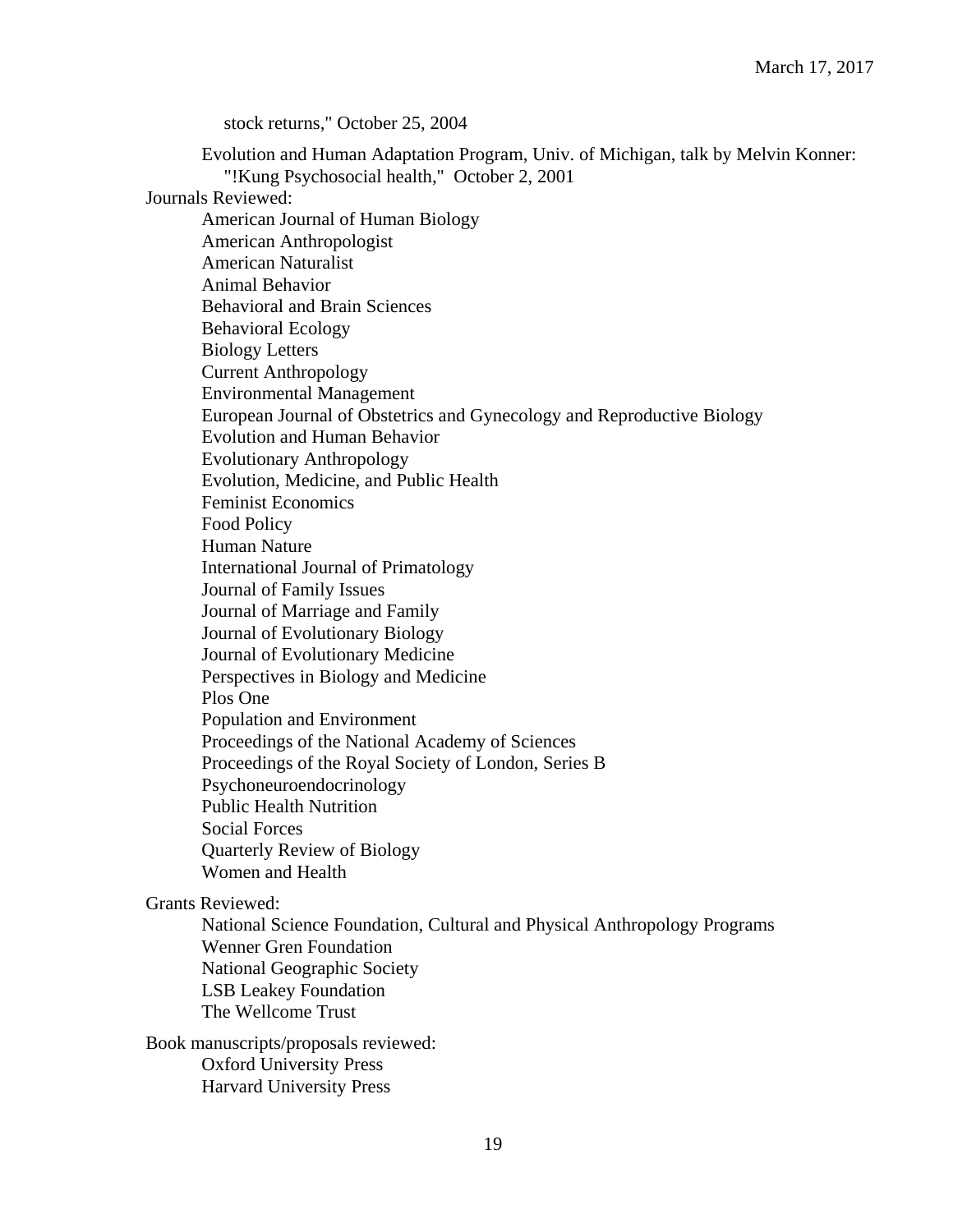#### **UNIVERSITY SERVICE**

- Faculty "Call–Out" to recruit undergraduates from disadvantaged backgrounds (2009, 2010, 2011, 2012, 2013, 2014, 2016)
- Evolution and Human Adaptation Program Steering Committee (1996 2013)
- Institute for Social Research: Research Center for Group Dynamics Coordinating Committee (2004 to present)
- Department of Anthropology, Anthropol. Genetics Search Comm., Co-Chair (2005-2006)
- Robert Wood Johnson Foundation Health and Society Scholars Program, Faculty Mentor (2005-present)
- Honors Faculty Fellow (2008 2009)
- International Institute Individual Fellowship Review Committee (2005, 2016)
- Fulbright Campus Review Committee (2004, 2014, 2015, 2016)
- Department of Anthropology, Curriculum Committee (2004)
- Michigan Initiative for Women's Health, Institute for Research on Women and Gender, Executive Committee (1998)

Department of Anthropology, Executive Committee (1998)

Biological Anthropology Search Committee (1995 - 1996)

#### **COMMUNITY SERVICE:**

#### **Mali, West Africa**

Rescued a spotted hyena (*Crocuta crocuta*), a patas monkey (*Erythrocebus patas*), and a vervet monkey (*Chlorocebus pygerythrus*) from cruel conditions as a road-side attraction and negotiated to have them properly nurtured in the National Zoo of Mali. See: [\(https://www.generosity.com/animal-pet-fundraising/rescue-animals-like-milou-the](https://www.generosity.com/animal-pet-fundraising/rescue-animals-like-milou-the-hyena--2)[hyena--2\)](https://www.generosity.com/animal-pet-fundraising/rescue-animals-like-milou-the-hyena--2) 2016.

Drip irrigation project to reduce food insecurity for a Dogon village, Mali. 2016.

Drilling well at aquifer for onion gardening. 2015.

- Prospecting for an aquifer to water onion gardens. A collaboration with the engineering firm of Salif Sangare in Sevare, Mali. 2014.
- Food Relief (raised \$200,000 in funds and helped to coordinate the delivery of 400 metric tonnes of millet to 18 Dogon villages during the hunger season of 2014.
- Food Relief (raised \$200,000 in funds and helped to coordinate the delivery of 400 metric tonnes of millet to 15 Dogon villages [\(http://www.slideshare.net/UMNews/hunger-in-the-dogon-of-mali\)](http://www.slideshare.net/UMNews/hunger-in-the-dogon-of-mali) during the hunger season of 2012.
- Foot bridge, in progress (in collaboration with U of M Civil Engineering Professor Ann Jeffers and students who created a Michigan chapter of *Bridges To Prosperity* for this project) [http://studentorgs.umich.edu/group/10008222,](http://studentorgs.umich.edu/group/10008222) 2012.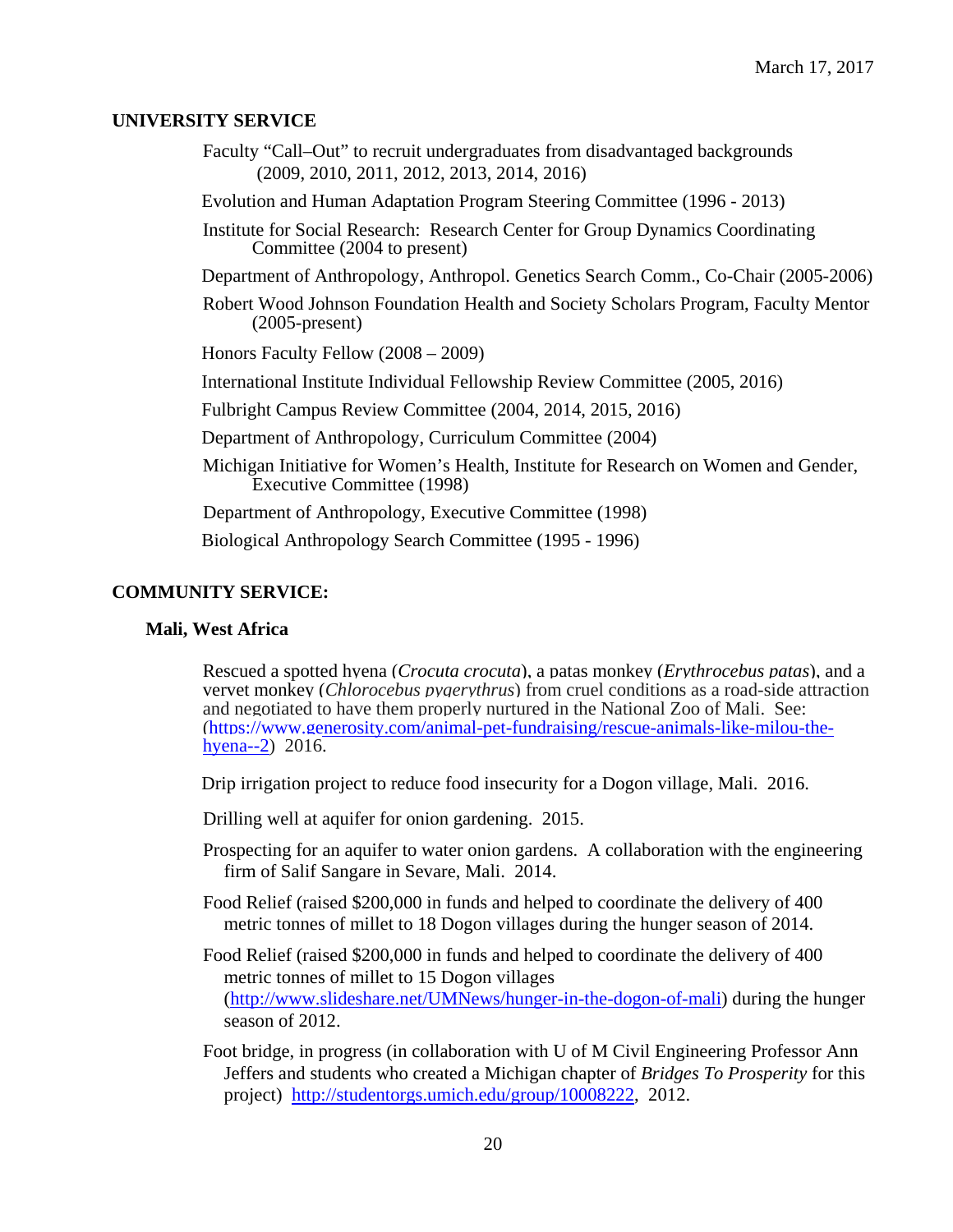Medical supplies for rural hospital in Mali, 2012, 2013, 2014, 2015

Books and supplies for primary and secondary schools, 2011 – 2012, 2012-2013, 2014.

Tuition awards for further education for Dogon young people (Adama Bomon received an advanced education (2010 - 2014) enabling her to become employed in Mali as a nurse-obstetrician; Jacques Tigemu studied accounting (2011 – 2012); Andre Andigun studied in Durban, S. Africa (2013 – 2014).

House for a homeless family, 2007

2 km Road to put a village on the grid (Self Help Project) 2005 – 2008

Dam and dike for increased onion production (Self Help Project), 1989

## **Ann Arbor, Michigan, USA:**

Germantown Neighborhood Association, President (9/2009 to 9/2010). Germantown Neighborhood Association, Vice President (1/2009 to 9/2009)

## **TEACHING**

Undergraduate Courses:

Evolution, Environment, and Global Health (Anthrbio. 167, Fall 2017) Introduction to Biological Anthropology (Anthrbio. 161) Natural Selection (Anthrbio. 169) Biology, Society, and Culture (Anthrbio. 361) Human Behavioral Ecology (Anthrbio. 467)

Human Nature (Anthrbio. 562/472)

Collection of Biological Samples and Analysis of Biomarkers (Anthrbio. 471, 469)

## Graduate Courses:

Human Reproductive Ecology (Anthrbio. 560)

Quantitative Field Methods (Anthrbio. 561)

Biological Anthropology Graduate Core Course (Anthrbio. 570)

Evolution and Religion (Anthrbio. 661)

Evolution and Human Behavior (Anthrbio. 661)

Human Life History Strategies (Anthrbio. 661)

Human Evolutionary Ecology (Anthrbio. 661)

Grant Proposal Writing (Anthrbio. 661)

Ph.D. Thesis Committees:

Pablo Nepomnaschy (Anthropology & School of Natural Resources & Environment, co-mentored with Prof. Bobbi Low) (Distinguished Dissertation Award, 2005) Dr. Judy McCook (School of Nursing, graduated 2002)

Dr. Clive Lipchin (School of Natural Resources & Environment, defended April 2003)

Jerry DeSilva (Anthropology, prelim committee)

Sylvia Amsler (Anthropology, prelim committee)

Erin Holmes (Anthropology, prelim committee)

Kevin Langergraber (Anthropology, dissertation committee, defended 2007)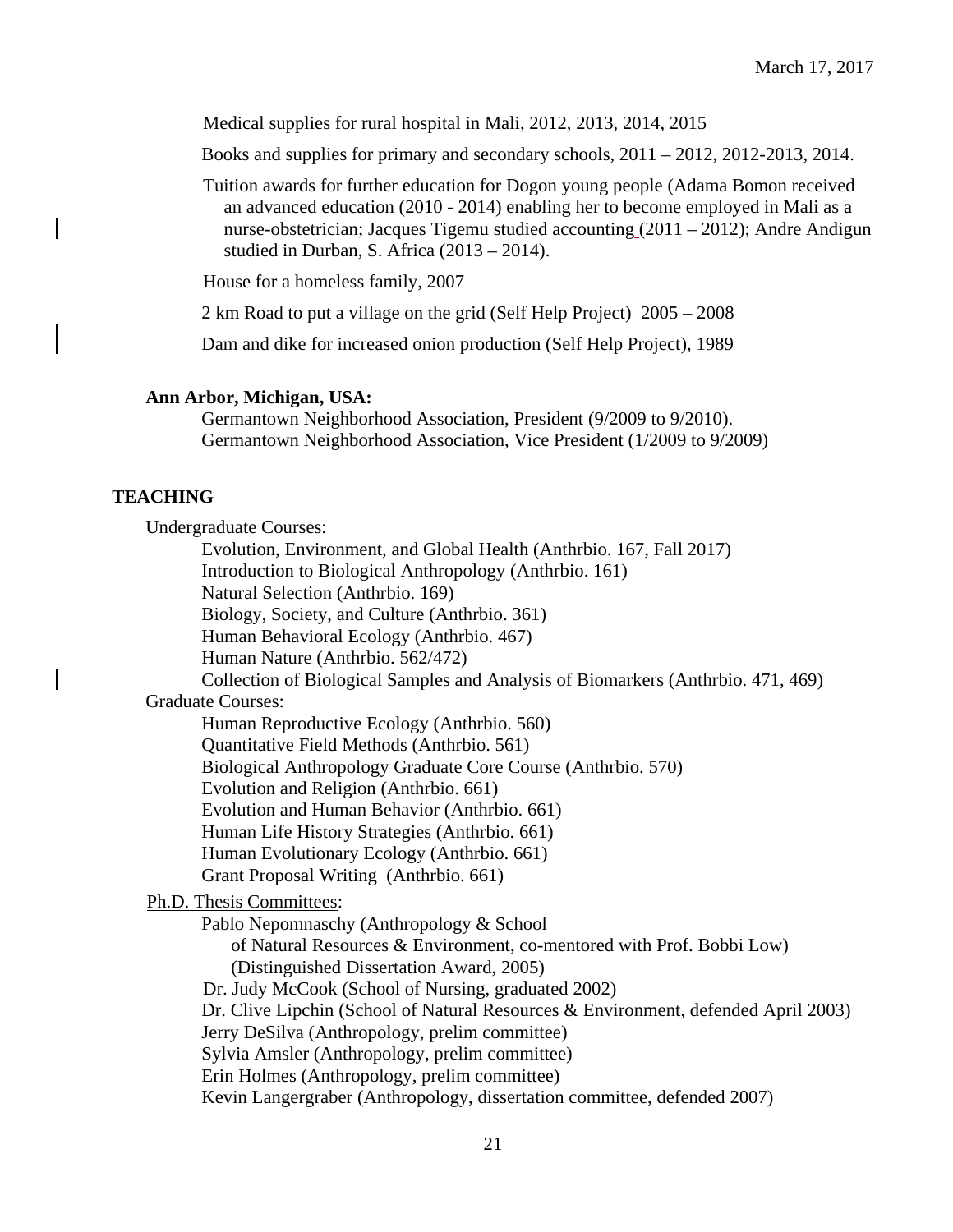Jessica Westin (Anthropology, prelim committee) Steven J. Stanton (Psychology, dissertation committee, defended 2008) Bret Weinstein (EEB, dissertation committee, defended 2009)

| Year  | Name                              | Area of interest     | University | Level      |
|-------|-----------------------------------|----------------------|------------|------------|
| 1986  | Sylvie Moulin                     | Economics/Anthro.    | Rice       | Undergrad. |
| 1987  | Sylvie Moulin                     | Economics/Anthro.    | Rice       | Undergrad. |
| 1987  | <b>Thomas Stevenson</b>           | Economics            | Rice       | Undergrad. |
| 1998  | <b>Betsy Abrams</b>               | Anthropology         | Michigan   | Grad.      |
| 1998  | Sera Young                        | Anthropology         | Michigan   | Undergrad. |
| 1999  | <b>Brendan Hug</b>                | French/BioPsychology | Michigan   | Undergrad. |
| 1999  | <b>Lindsey Boynton</b>            | French/Public Health | Michigan   | Undergrad. |
| 1999  | <b>Joy Rowe</b>                   | Linguistics          | Michigan   | Undergrad. |
| 1999  | <b>Riley Bove</b>                 | Anthropology         | Michigan   | B.A.       |
| 2000  | Anne-LyneJean-<br><b>Baptiste</b> | Public Health        | Michigan   | Grad.      |
| 2000  | David Plate                       | <b>Public Health</b> | Michigan   | Grad.      |
| 2000  | Joanna Rogers                     | Public Health        | Michigan   | B.A.       |
| 2000  | <b>Robin Martz</b>                | Public Health        | Michigan   | B.A.       |
| 2001  | <b>Christine Sauve</b>            | Anthropology         | Michigan   | Undergrad. |
| 2001  | <b>Brendan Hug</b>                | French/BioPsychology | Michigan   | B.A.       |
| 2004  | <b>Russell P.Herrold</b>          | Anthropology         | Michigan   | Grad.      |
| 2007  | Kristen Munnelly                  | Anthropology         | Michigan   | Grad.      |
| 2007  | Mary Kelaita                      | Anthropology         | Michigan   | Grad.      |
| 2012* | Nicole Carbone*                   | Anthropology         | Michigan   | Undergrad. |
| 2014  | Roo Kulshreshtha                  | Pschology & French   | Michigan   | B.A.       |
| 2016  | Armin Dadkhah                     | <b>Biology</b>       | Michigan   | B.S.       |

# Students whom I have trained in field methods (Mali, West Africa):

\*Ouagadougou, Burkina Faso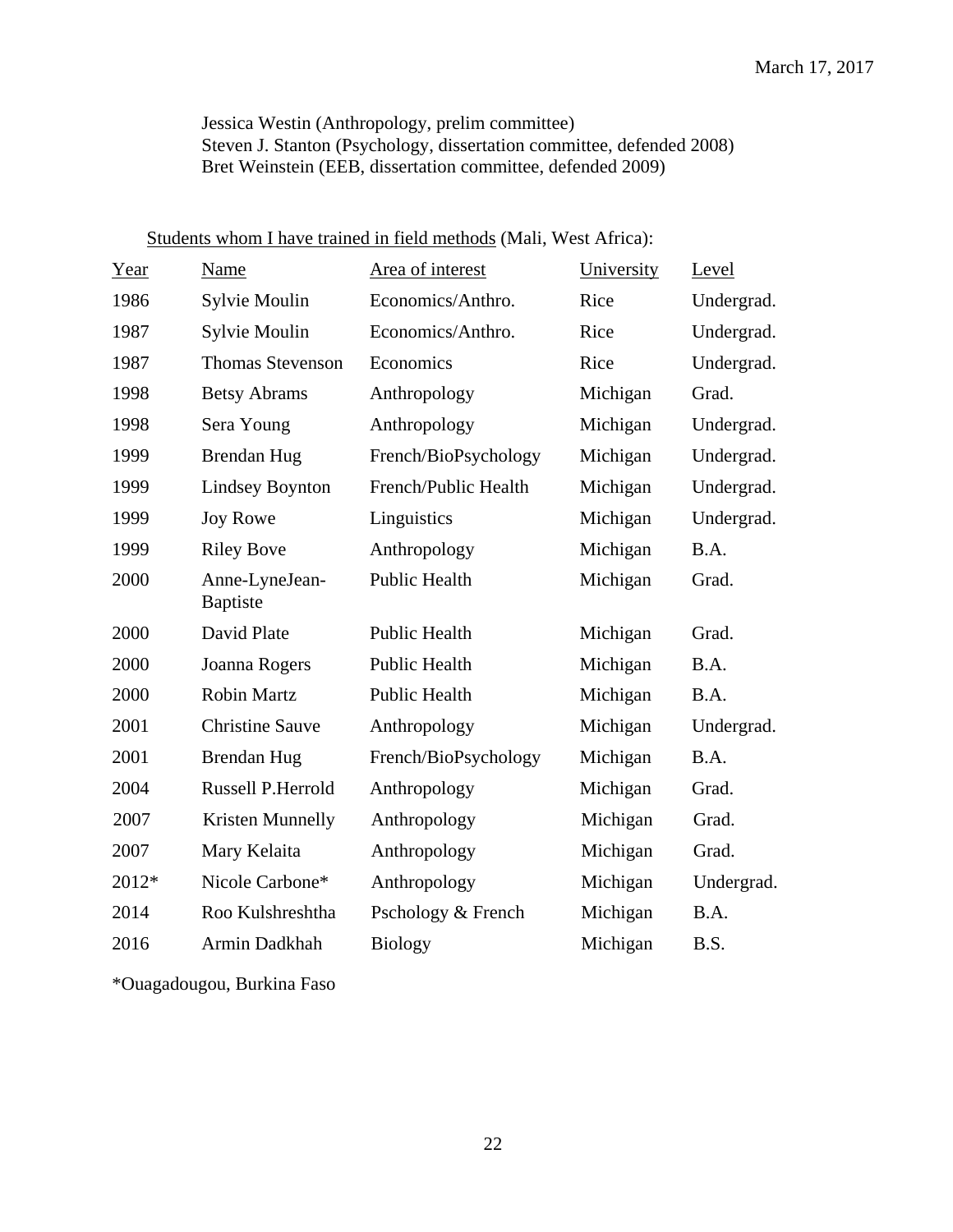## Additional Undergraduate Teaching

Undergraduate Honors theses supervised:

Lisa DeBruin, Sexual jealousy and sexual preference, (2nd reader) 1998, Lindsay Jones, Nutritional status and child health among the Dogon, Honors 1999 Sera Young, Religious conversion of Dogon women, Honors 1999 Corie Hanna, Predictors of childhood illness among the Dogon, High Honors 2002 Erin Burke, The social structure of Dogon patrilineages, Highest Honors 2006 Rayna Edwards, A comparison of WHO versus NCHS measures of growth in rural Mali, West Africa, Highest Honors 2007 Cari Merrit, Retail Therapy as Sexual Strategy: An attractive way to cope, Honors 2011. Christine Campbell, Does acne come with modernity? Honors 2012. Nicole Carbone, Maternal depletion, sibship size, and the intergenerational transmission of low birth weight. High Honors 2013. Sarah Cunningham, Effect of Urban Migration on Cortisol and Stress in Dogon Girls, 2014 - 2015.

## Undergraduate Research Opportunities Program

Sanghita Baxi, Female fertility, 1997-1998 Lindsey Boynton, Lab & Fieldwork among the Dogon, 1999-2000 Brendan Hug, , Lab & Fieldwork among the Dogon, 1999-2002 Joy Rowe, Lab & Fieldwork among the Dogon, 1999 Elizabeth Bovair, Economic rank among the Dogon, 2001-2002 Kevin Bhushan, Visual media in anthropology, 2002 - 2004 Nathan Hoste, Visual media in anthropology, 2002 - 2004 Callie Worsham, Visual media in anthropology, 2004 – 2005 Alex Perry, Visual media in anthropology, 2005 Rebecca Kim, Visual media in anthropology, 2005-2006 Simi Oyeleye, Dogon nutrition and genetics, 2008-2009 Erin Gager, Dogon genetics, (Recipient of UROP Poster Award) 2008-2009 Jackie Turner, Film Editing, 2008-2009 Melissa Loveridge, Intergenerational correlations in height z-scores, 2014 – 2015 Andry-Tohy Rakotovololona, Polyandry and polygyny in the Dogon, 2014 – 2015 Armin Dadkhah, Effect of urban migration on adolescent blood pressure, 2014 – 2015 Sandeep Kalepu, Dogon Visual Media, 2014

#### Additional Undergraduates who have worked in my laboratory

Ami Shah, Reproductive endocrinology, 1997 - 1999. Milena Soc, Patrilineal descent in the Dogon of Mali, 2006 - 2008. Samantha Pabich, Child nutrition in the Dogon of Mali, 2009. Nikhil Kurapati, B.S., Anthropological genetics of the Dogon, 2009 - 2010. Cari Merritt, Anthropology of kinship, 2009 - 2010. Erin Gager, Cooperation and kinship, 2010 - 2011. Hawah Freeman, B.S., Developmental origins of high blood pressure, 2011. Kendall Arslanian, B.S., Breast cancer risk from oral contraceptives, 2011 - 2012.